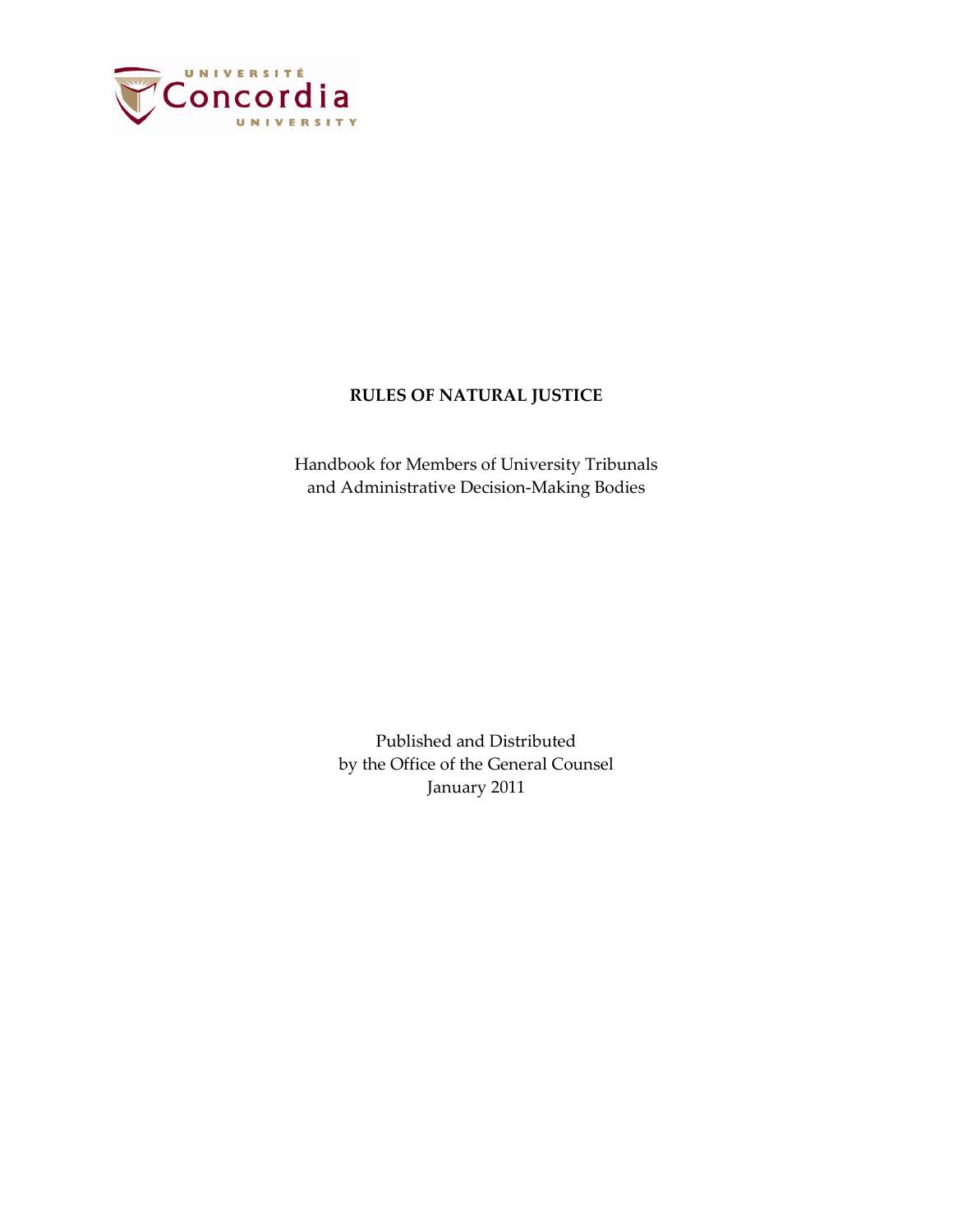

# **TABLE OF CONTENTS**

| I.   |  |
|------|--|
| II.  |  |
|      |  |
|      |  |
|      |  |
|      |  |
|      |  |
|      |  |
|      |  |
|      |  |
|      |  |
|      |  |
|      |  |
|      |  |
|      |  |
|      |  |
|      |  |
|      |  |
| III. |  |
| IV.  |  |
|      |  |
|      |  |
|      |  |
|      |  |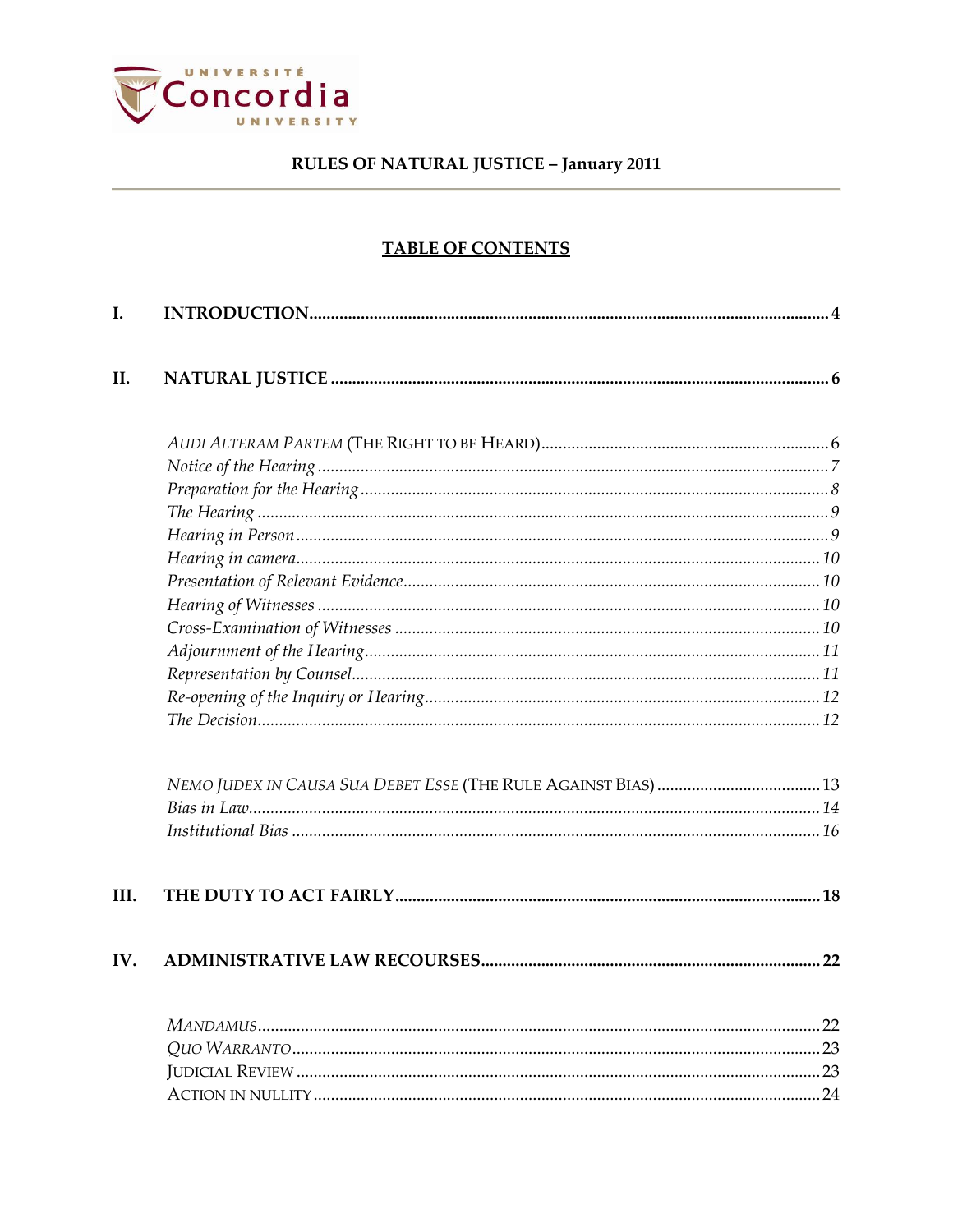

<span id="page-2-0"></span>

| V. CANADIAN AND QUEBEC CHARTERS OF RIGHTS AND FREEDOMS  25 |  |
|------------------------------------------------------------|--|
|                                                            |  |
|                                                            |  |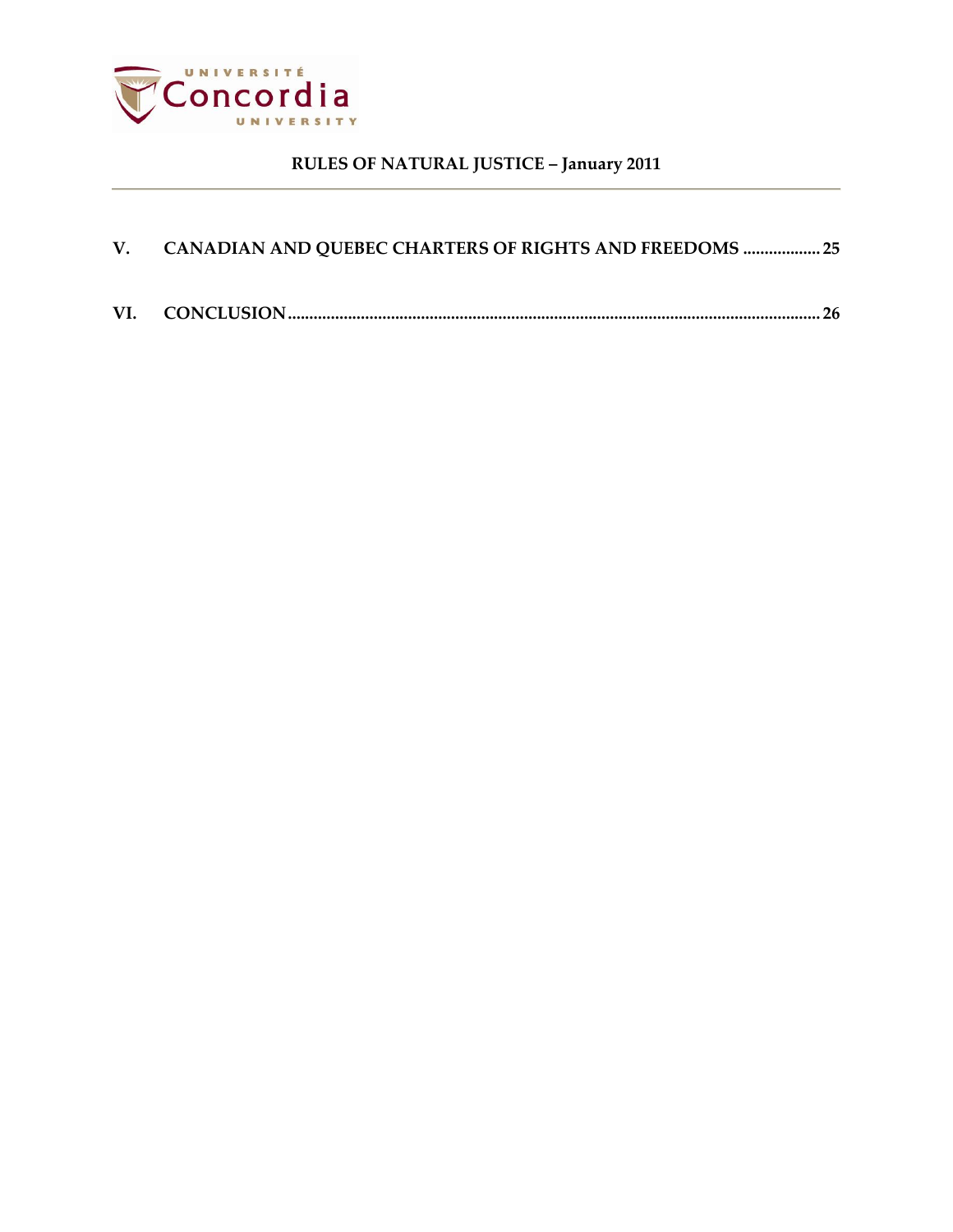

### Page **4** of **26**

# **I. INTRODUCTION**

Identifying the rules of natural justice in the varied circumstances which confront administrative decision-makers has proven to be a formidable task not only for the bodies themselves but also for the courts charged with supervising and controlling their actions and decisions. The rules of natural justice are presumed to apply to bodies entrusted with judicial or quasi-judicial functions only. No such presumption arises with respect to bodies charged with performing administrative functions.

On the other hand, an administrative authority does have a "duty to act fairly" in arriving at decisions with potentially serious adverse effects on someone's rights, interests or status. In Quebec, since 1996, the "duty to act fairly" has been legislatively imposed on administrative bodies by way of *[An Act respecting Administrative Justice.](http://www2.publicationsduquebec.gouv.qc.ca/dynamicSearch/telecharge.php?type=2&file=/J_3/J3_A.html)* Sections 2 to 8 of the Act summarize and incorporate over twenty-five years of case-law.

In the past, the courts have made an effort to distinguish the duty to act fairly from that of observing the rules of natural justice. They considered the duty to act fairly as being specifically applicable to the more policy-oriented traditionally administrative sphere of decision-making and have suggested that it incorporates a less onerous procedural content than the duty to observe natural justice. Since the Supreme Court of Canada's decision in *Knight,* <sup>1</sup> however, this distinction has blurred.

This does not mean that the duty to act fairly applies equally and in the same way to all administrative decisions. The Supreme Court identified five criteria to identify when, and how, the duty to act fairly applies to a specific decision of an administrative body. **The duty to act fairly is flexible and changes from situation to situation, depending upon:**

- the nature of the function being exercised
- the nature of the decision to be made

- the relationship between the body and the individual
- the effects of that decision on the individual's rights and
- the legitimate expectations of the person challenging the decision.*<sup>2</sup>*

<sup>1</sup> *Knight* v. *Indian Head School Division No. 19*, 1990 CanLII 138 (S.C.C.)

<sup>2</sup> *Baker* v. *Canada (Minister of Citizenship and Immigration)*, 1999 CanLII 699 (S.C.C.)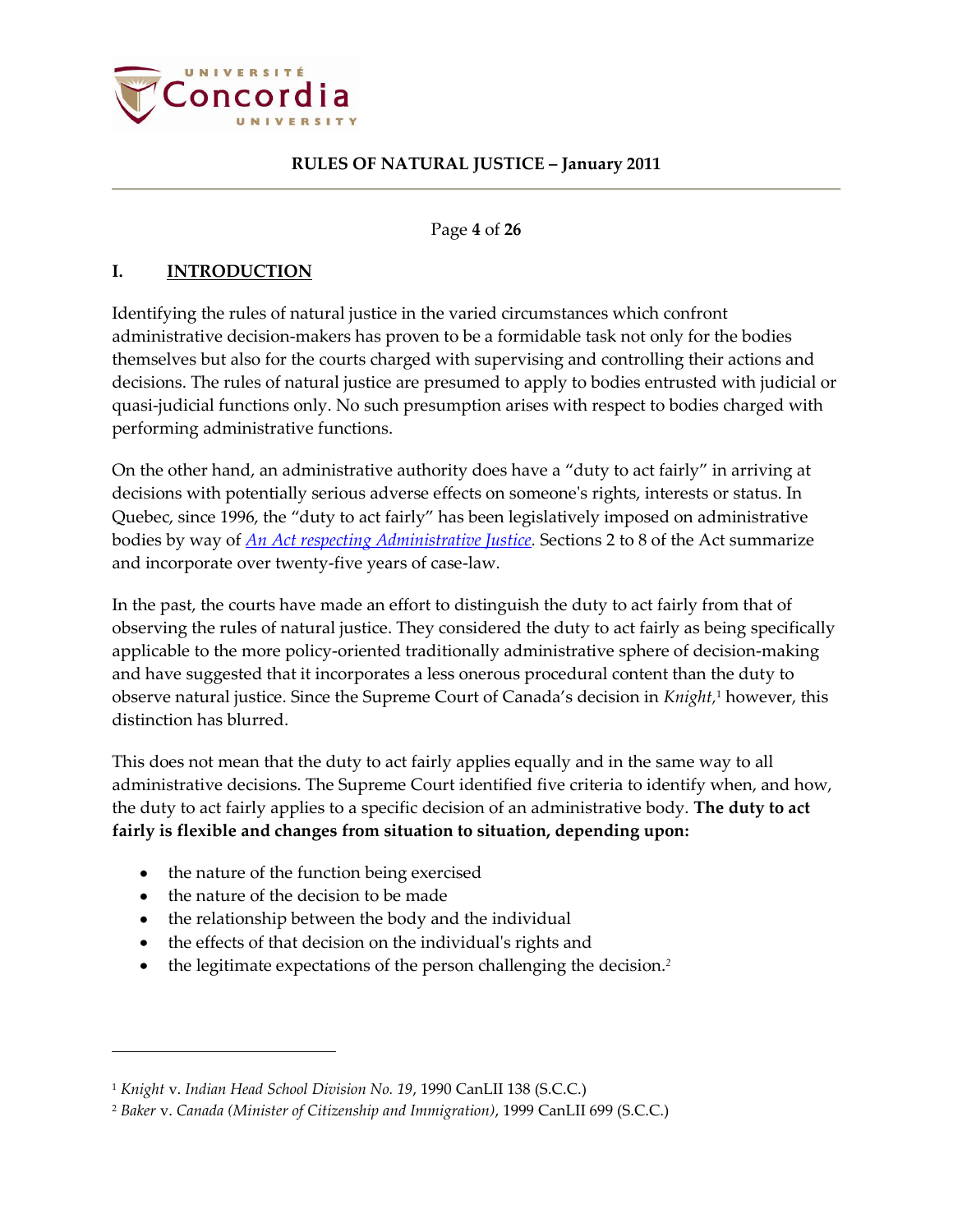

Page **5** of **26**

At the same time, the courts tend to pay a significant amount of deference to the policies and procedures of specialized decision-making bodies, provided basic safeguards are met.

Universities are one type of administrative body among many. In *Kane,* 3 the Supreme Court recognized that "it is the duty of the courts to attribute a large measure of autonomy of decision to a tribunal, such as a Board of Governors of a University, sitting in appeal, pursuant to legislative mandate." Nevertheless, in that case the Court did intervene since the Board had suspended a professor without first providing him with the opportunity to be heard and as such did not respect the rule of *audi alteram partem*. Canada's highest court has also determined, in other cases, that universities are public bodies in regard to certain public services they offer, although the Supreme Court did not go so far as to consider universities governmental bodies, thereby leaving them out of the reach and purview of the *Canadian Charter of Rights and Freedoms*.

Since these decisions were rendered, courts in Quebec have been more inclined to intervene in the decisions made by universities despite a tradition of restraint in these matters. **The Quebec Court of Appeal has repeatedly confirmed that the duty to act fairly applies to universities**. As such, modern Canadian universities are no longer exclusively private institutions, thereby making them increasingly the object of what are called "extraordinary" legal recourses such as judicial review of their decisions, mandamus and actions in nullity. By way of these recourses, an individual can, among other things, have a decision of the university quashed or reversed, or compel a university to take certain actions.

Members of Concordia University's committees and governing bodies need to be aware that their decisions must be made in conformity with the requirements of the law, the relevant University policies and regulations since these decisions may come under judicial scrutiny. With this in mind, this Handbook is intended to serve as a framework and guide for Concordia University's committees and governing bodies tasked with decision-making functions. **It is not, however, intended to substitute for legal counsel, and readers are invited to contact the Office of the General Counsel as the need arises.**

Please note that the term "**body**" is used throughout this handbook, in a generic sense, to refer to administrative decision-making bodies such as committees.

<sup>3</sup> *Kane* v. *Board of Governors of U.B.C.*, 1980 CanLII 10 (S.C.C.)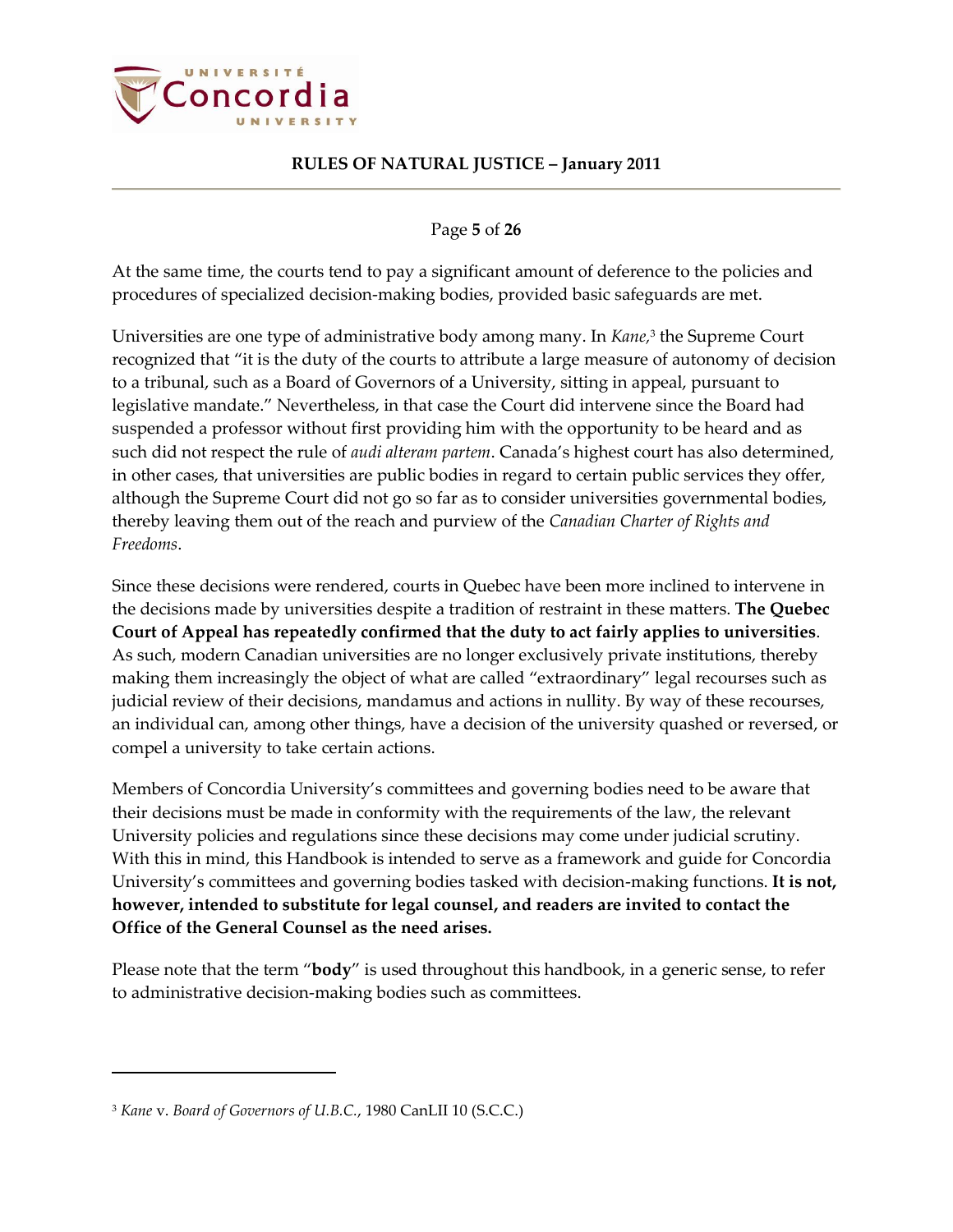

Page **6** of **26**

# <span id="page-5-0"></span>**II. NATURAL JUSTICE**

**As noted in the Introduction, University bodies have not, to date, been qualified by the courts as being quasi-judicial bodies. Rather, they have been classified as being administrative committees or "domestic" tribunals not subject to the full plethora of procedural rights guaranteed by the rules of natural justice. University bodies do, however, have a "duty to act fairly", a lower standard.**

That being said, it is useful to have an overview of the more stringent rules of natural justice even if they are unlikely to apply, in all of their scope, to University bodies. In addition, the majority of our practices and policies do, in fact, satisfy the requirements of the rules of natural justice.

Natural justice has been described as "fair play in action – the principles and procedures which in any particular situation or set of circumstances are right and just and fair".<sup>4</sup> Its rules have been traditionally divided into two parts:

*Audi alteram partem* – the duty to give persons affected by a decision a reasonable opportunity to present their case.

*Nemo judex in causa sua debet esse* – the duty to reach a decision untainted by bias.

"Those two rules are the essential characteristics of what is often called natural justice. They are the twin pillars supporting it."<sup>5</sup>

Within each of these rules are specific duties that have been recognized by the courts.

# <span id="page-5-1"></span>*Audi Alteram Partem* **(The Right to be Heard)**

The content of this rule is flexible and varies from situation to situation depending upon the nature of the function being exercised. For instance, in disciplinary situations involving allegations of misconduct, where the parties are the equivalent of prosecutor and defendant, the resemblance to an ordinary trial will normally be greater than in the case of a decision-making

<sup>4</sup> *Wiseman v. Borneman* [1971] A.C. 297.

<sup>5</sup> *Kanda* v. *Government of the Federation of Malaya*, [1962] A.C. 322, 337, as quoted by the Alberta Court of Appeal in *R*. v. *Law Society of Alberta*, (1967) 64 D.L.R. (2d) 140, 151 (Alta C.A.).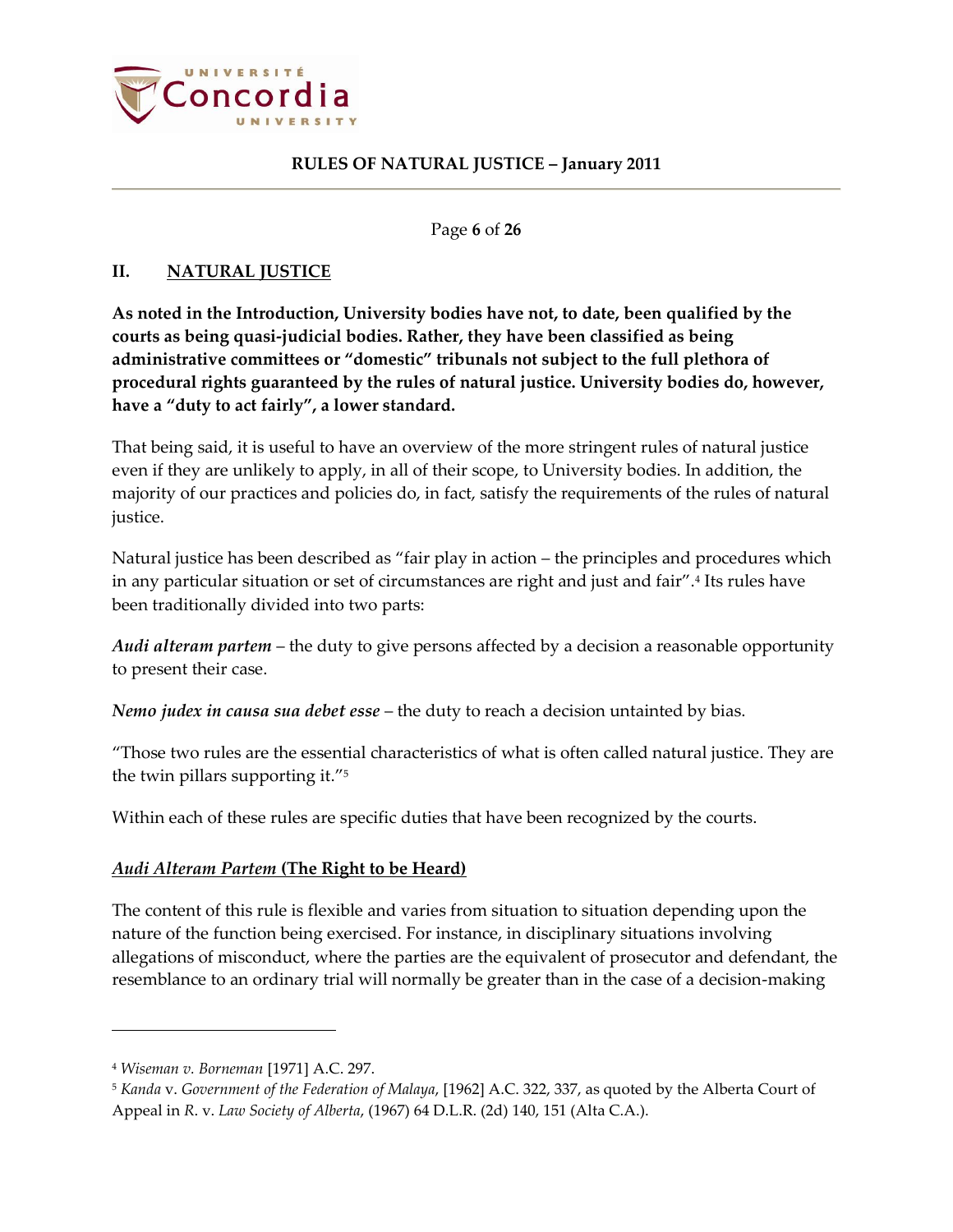

Page **7** of **26**

process affecting many people and containing broad considerations of policy. There is, however, an absolute minimum content to the rule:

*"Generally, however, it is imperative that individuals who are affected by administrative decisions be given the opportunity to present their case in some fashion. They are entitled to have decisions affecting their rights, interests, or privileges made using a fair, impartial, and open process which is appropriate to the statutory, institutional, and social context of the decision being made." <sup>6</sup>*

The procedural rights available to an individual in any given circumstance relate mainly to the notice given to the individual, the preparation of the hearing, the hearing *per se* and representation by counsel. Other rights attach to the decision itself and certain post-hearing matters.

Each of these are considered below:

# <span id="page-6-0"></span>**Notice of the Hearing**

The right of a person to defend him/herself in the face of a decision potentially affecting his/her rights or interests necessarily implies that the person must receive prior notice of the facts on which the decision will be based. Failure to give proper notice is itself a denial of natural justice and of fairness.

The notice must be communicated to the interested party, preferably in writing. 7 In addition to specifying the date and place of the hearing, the notice must be sent in a timely manner (i.e., sufficiently in advance of the hearing), adequately describing the relevant facts and allegations so that a party may respond to them and outlining who will be present at the hearing, what the hearing will entail and the possible effects the decision may have on the rights and interests of the person.<sup>8</sup> What constitutes adequate notice will depend upon the complexity of the matter and whether an urgent decision is essential.

<sup>6</sup> David Phillip JONES and Anne S. de VILLARS, *Principles of Administrative Law (4th edition)*, Thomson Carswell, 2004, p. 251.

<sup>7</sup> *Ridge* v. *Baldwin* [1964] A.C. 40

<sup>8</sup> *Wong* v. *University of Saskachewan*, 2006 SKQB 405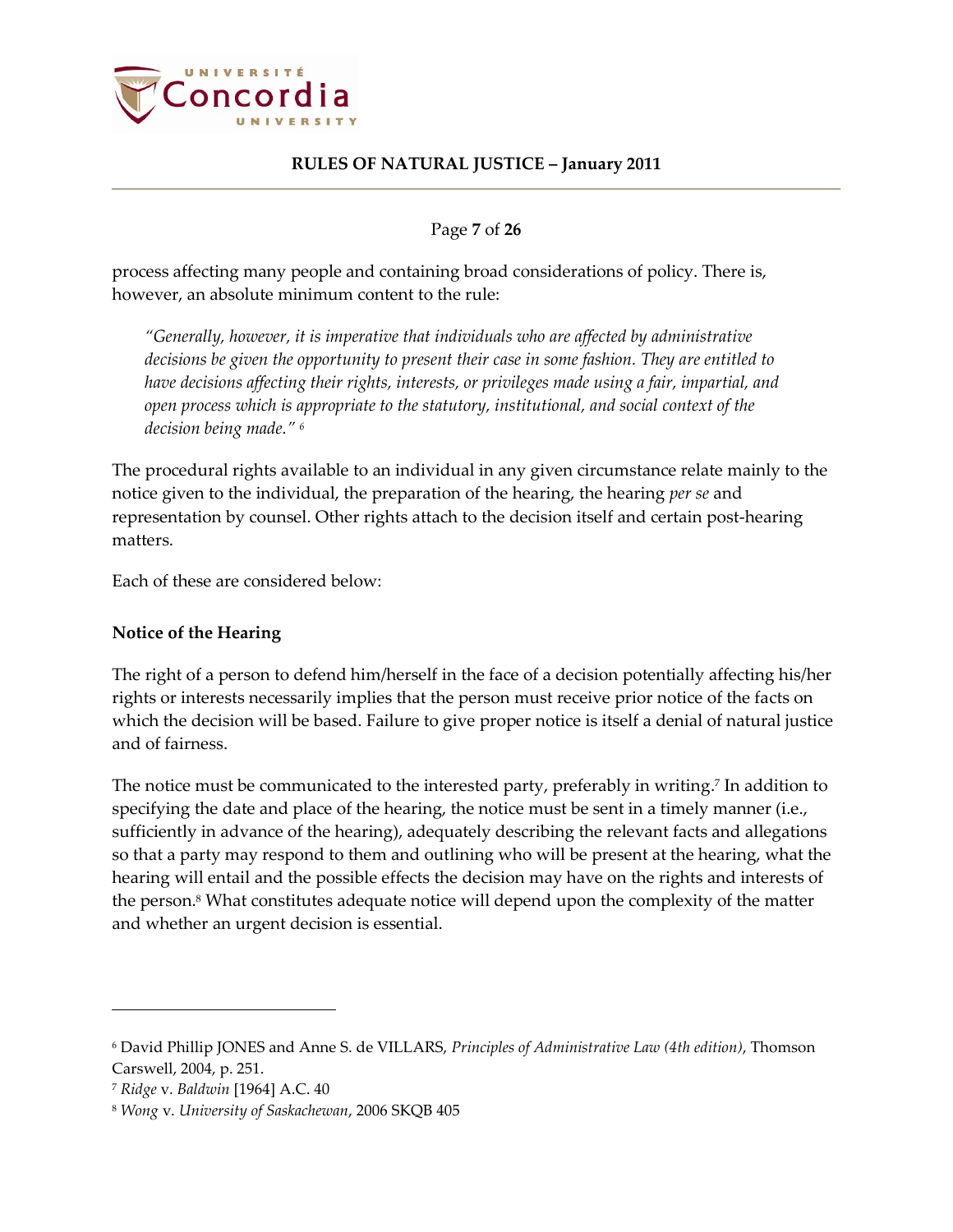

### Page **8** of **26**

In *R.* V. *Ontario Racing Commissioners*, *<sup>9</sup>* Mr. Justice Haines emphasized that a notice that complies with the principles of natural justice means "a written notice setting out the date and subject-matter of the hearing, grounds of the complaint, the basic facts in issue and the potential seriousness of the possible result of such hearing". In the event that the procedure or purpose of the inquiry is changed, the body may be required to send a new notice to the parties. $^{10}$ 

Failure to give proper notice does not respect the rules of natural justice<sup>11</sup> and will result in the invalidation of the decision. 12

# <span id="page-7-0"></span>**Preparation for the Hearing**

 $\overline{a}$ 

The *audi alteram partem* rule requires not only that the party concerned be given prior notice of the precise purpose of the inquiry or hearing but also that the person be given sufficient information to prepare his/her case.

As to the disclosure of information, this implies that the party concerned be apprised of reports and documents in the body's possession that may be prejudicial to his/her case. While this does not mean that the party must be given access to all information held by the body, he/she should at least have access to all the information the tribunal relied upon when it made its decision. 13 That information should also be disclosed in due time since the party must have sufficient time to prepare for the hearing.

There are, however, restrictions on this right to information. <sup>14</sup> These restrictions concern questions of confidentiality<sup>15</sup> and access to information laws. Furthermore, a body is not required to communicate information that is already in the possession of the parties or

<sup>9</sup> *R.* v. *Ontario Racing Commissioners* (1969) 8 D.L.R. (3d) 624 at 628 (Ont. H.C.)

<sup>10</sup> *Confederation Broadcasting Limited* v. *Canadian Radio-Television and Telecommunications Commission* [1971] S.C.R. 906 at 922).

<sup>11</sup> *Supermarchés Labrecque* v. *Flamand*, [1987] 2 S.C.R. 219

<sup>12</sup> *Cardinal* c. *Kent*, [1985] 2 R.C.S. 643; *Wong* v. *University of Saskachewan*, 2006 SKQB 405

<sup>13</sup> *S.E.P.Q.A*. v. *Canada (C.C.D.P.)*, [1989] 2 S.C.C. 897.

<sup>&</sup>lt;sup>14</sup> In Québec, the majority of these limits placed on public bodies, like Concordia University, are delineated in *An Act respecting access to documents held by public bodies and the Protection of personal information*, R.S.Q. c. A-2.1

<sup>15</sup> *Cadieux* v. *Établissement Mountain*, [1985] 1 F.C. 378.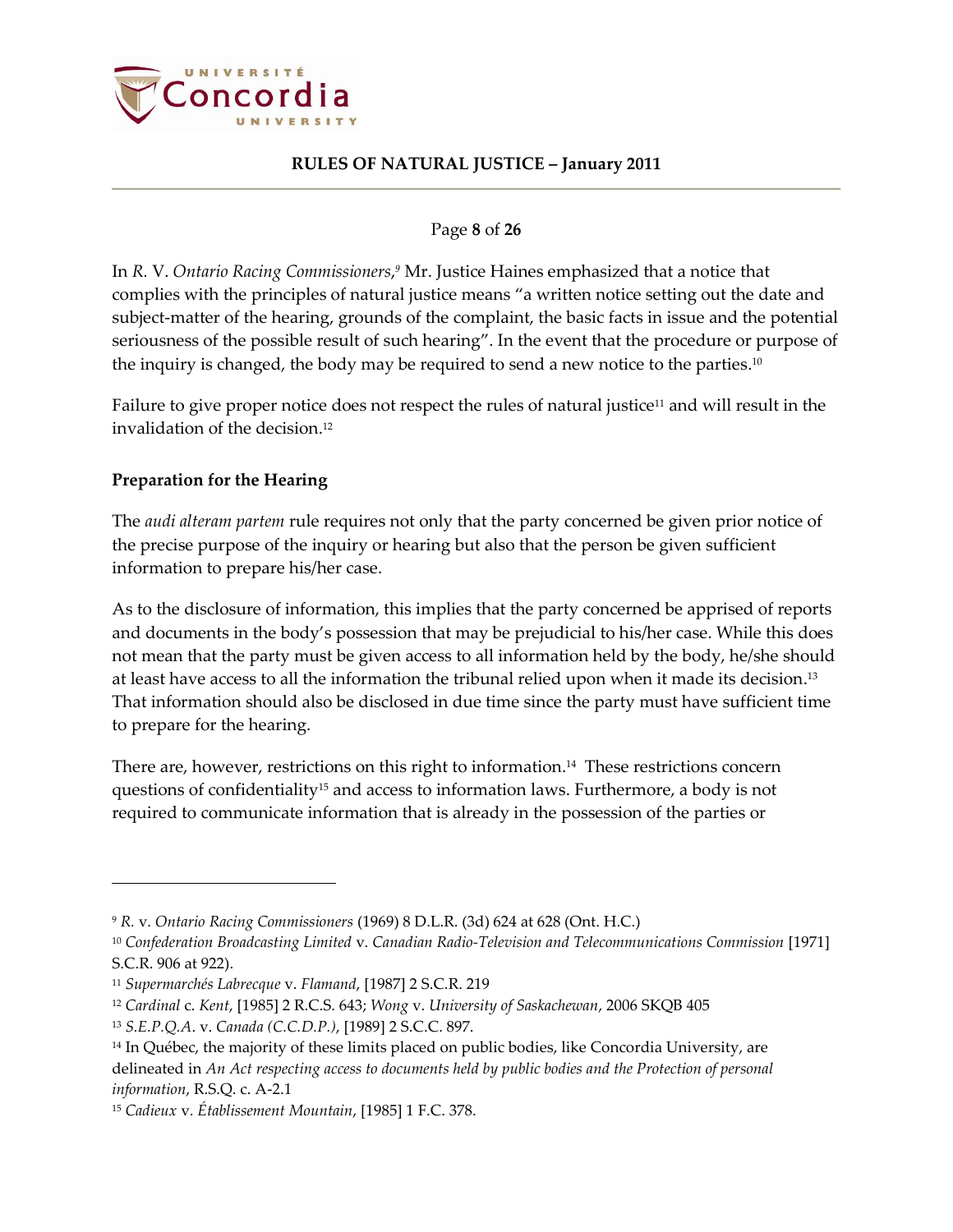

Page **9** of **26**

information that they are presumed to know. <sup>16</sup> As well, a body is not required to disclose facts that are in the public domain. 17

# <span id="page-8-0"></span>**The Hearing**

Of all the procedural requirements forming part of the obligation to observe the principles of natural justice or of fairness, those related to the hearing are the most important. The abundance of case-law makes it clear that the minimal requirement is that everybody affected by an administrative decision has a right to a hearing.

There is a broad spectrum of possible forms that the hearing can take, ranging from court-like oral hearings to the purely administrative paper-only process commonly referred to as a "paper hearing". Whatever the form of the hearing, it has to be fair, impartial and appropriate in the specific circumstances of the case (depending of the statute and the rights affected).<sup>18</sup>

### <span id="page-8-1"></span>**Hearing in Person**

 $\overline{a}$ 

In certain circumstances, it may suffice for an individual to submit observations in writing provided, of course, that he/she is aware of all the facts. The duty to act fairly does not imply an oral hearing and written submissions have been found to be sufficient where the body is concerned with purely technical matters that may easily be dealt with through written communication only. <sup>19</sup> A structured hearing is not always required. <sup>20</sup> Of course, each party to a hearing must be subject to the same rules such that a hearing must either be oral or in writing and cannot be oral for certain litigants and written for others (in the same case). All interested persons must be treated equally.

In other circumstances, the principles of natural justice require a hearing in person, to permit, among other things, the concerned person to cross-examine witnesses. These circumstances generally imply serious matters such as disciplinary matters or occur where a decision turns on credibility.

<sup>16</sup> *Confederation Broadcasting* v. *Canadian Radio-Television and Telecommunications Commission* [1971] S.C.R. 906

<sup>17</sup> *North Coast Air Services Ltd.* v. *C.C.T*., [1972] C.F. 390, 408 (C.A.)

<sup>18</sup> *Baker* v. *Canada (Minister of Citizenship and Immigration)*, 1999 CanLII 699 (S.C.C.)

<sup>19</sup> *Komo Construction inc.* v. *CRT du Québec,* [1968] S.C.C. 172.

<sup>20</sup> *Knight* v. *Indian Head School Division No. 19*, 1990 CanLII 138 (S.C.C.)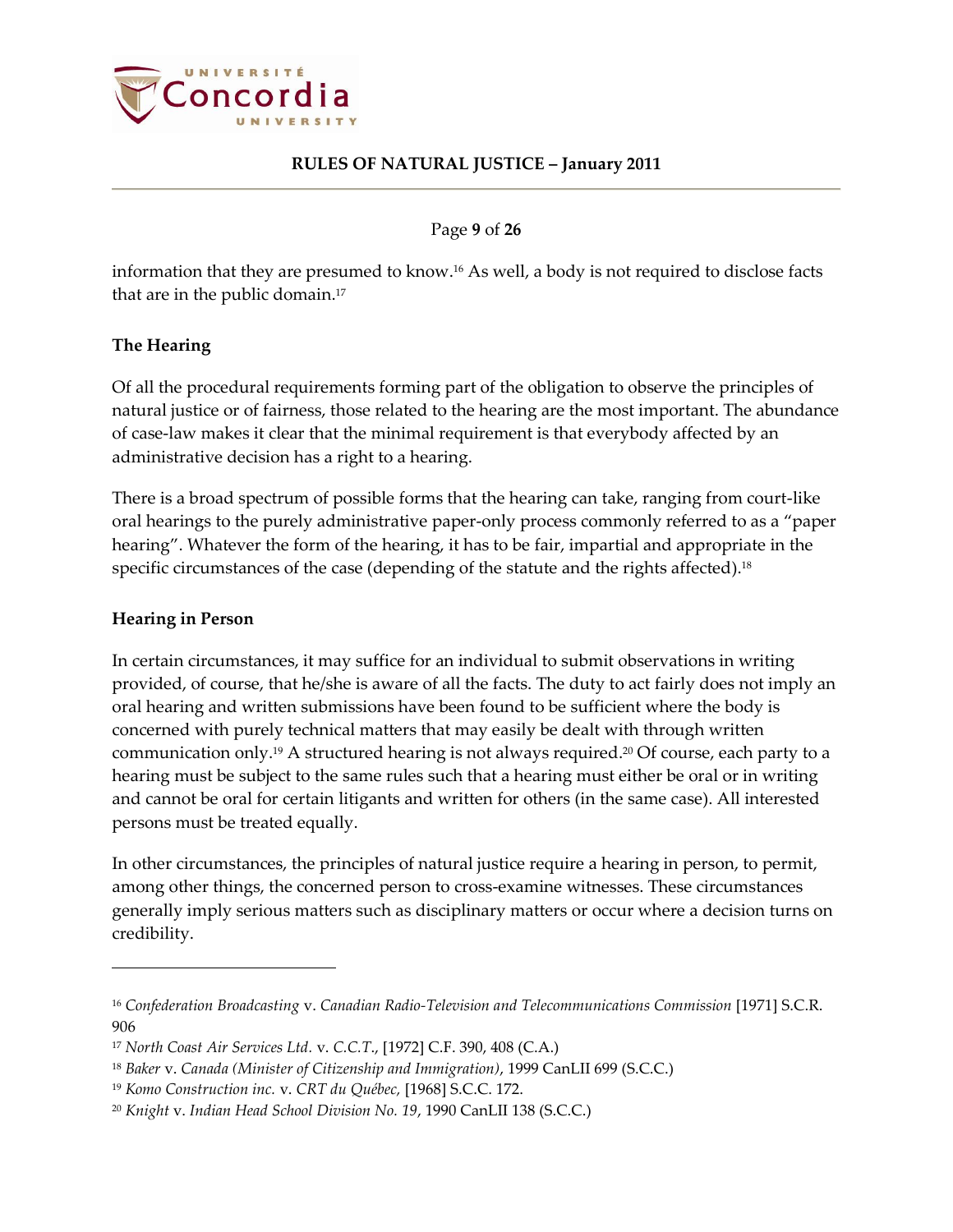

Page **10** of **26**

### <span id="page-9-0"></span>**Hearing** *in camera*

The "right of a person... to a public hearing" set out in section 23 of the *[Quebec Charter of Human](http://www2.publicationsduquebec.gouv.qc.ca/dynamicSearch/telecharge.php?type=2&file=/C_12/C12_A.html)  [Rights and Freedoms](http://www2.publicationsduquebec.gouv.qc.ca/dynamicSearch/telecharge.php?type=2&file=/C_12/C12_A.html)* is available only to the parties themselves and not to the general public. In the absence of a legal obligation or a rule enacted by the body, the decision-making authority has a margin of discretion. **It should be noted that no university committee has been held to be a "tribunal" pursuant to the Quebec Charter and therefore section 23 would not apply to a university, in any case. Accordingly, decision-making bodies of the University are not required to hold public hearings but can do so if they so chose.** In deciding whether to hold a public hearing, a body should take into consideration the interests involved, including the protection of one party's reputation and the protection of any declarations made in confidence.

### <span id="page-9-1"></span>**Presentation of Relevant Evidence**

Allowing a person to submit any relevant evidence relating to the matters set out in the notice of hearing is an essential component of a person's right to a hearing.<sup>21</sup> That said, an administrative tribunal is entitled to weigh the probative value of evidence and can refuse to consider certain evidence in appropriate circumstances.

### <span id="page-9-2"></span>**Hearing of Witnesses**

 $\overline{a}$ 

The right to call witnesses and cross-examine the other party's witnesses applies only in the context of oral hearings and often entails lengthy hearings and delays. It is another essential component of the right to be heard but it can be limited due to the informality of the administrative process. Whether a person has the right to call witnesses will depend on the context and circumstances of each situation.

### <span id="page-9-3"></span>**Cross-Examination of Witnesses**

Generally, in the context of simple administrative procedures, the right to cross-examine witnesses must be specifically set out by statute since courts tend to interpret legislative silence on that matter as not conferring a litigant the right to cross-examine witnesses. <sup>22</sup> Moreover, since cross-examination is a component of the adversarial process, it is not appropriate in every

<sup>21</sup> *Roberval Express* v. *Transport Drivers Union*, [1982] 2 S.C.R. 888

<sup>22</sup> *Irvine* v. *Canada (Pratique restrictive de commerce)*, [1987] 1 S.C.R. 181.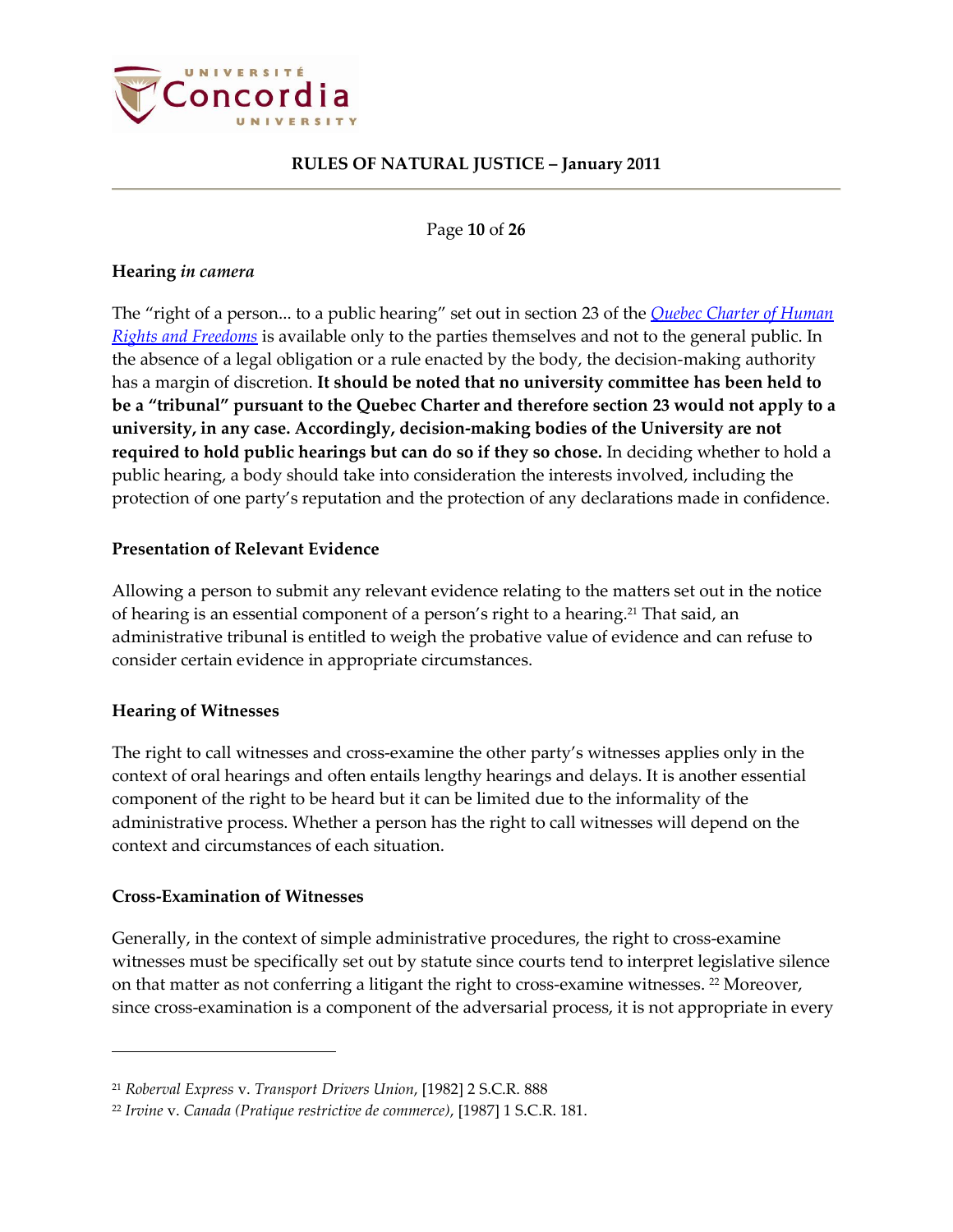

### Page **11** of **26**

context. Some situations do call for cross-examination: when section 35 of the *[Quebec Charter of](http://www2.publicationsduquebec.gouv.qc.ca/dynamicSearch/telecharge.php?type=2&file=/C_12/C12_A.html)  [Human Rights and Freedoms](http://www2.publicationsduquebec.gouv.qc.ca/dynamicSearch/telecharge.php?type=2&file=/C_12/C12_A.html)* applies (for example, if a person is accused in front of a quasijudicial tribunal or a commission of inquiry) or in disciplinary matters.<sup>23</sup> For the courts to intervene, there must be a refusal by a body to allow cross-examination and that refusal must operate to thwart the person in his/her attempt to present a full defence.

### <span id="page-10-0"></span>**Adjournment of the Hearing**

A party may request an adjournment of the hearing and obtain a reasonable delay in order to take cognisance of new facts and to respond adequately to them. However, the body possesses the discretionary authority to deny or to accept a request for adjournment as long as in making its decision it takes into account the reasons being advanced in support of the postponement, the rights of the other interested parties as well as the consequences of the adjournment and ensures that it is not abusive, unjust or arbitrary. Refusal of a request for adjournment may be considered an infringement of the rules of natural justice if it results in irreparable prejudice to the person requesting it, provided the prejudice does not flow from his/her own neglect. 24

# <span id="page-10-1"></span>**Representation by Counsel**

Observance of the *audi alteram partem* rule does not necessarily imply a right to be represented by legal counsel. Section 7 of the *[Canadian Charter of Rights](http://laws.justice.gc.ca/en/charter/1.html) and Freedoms* does not provide for a right to counsel in every given situation. For example, the Supreme Court found, in *Dehghani v. Canada (Minister of Employment and Immigration)*, <sup>25</sup> that a party does not have the right to counsel in circumstances of routine information gathering.

The *[Québec Charter of Human Rights and Freedoms](http://www2.publicationsduquebec.gouv.qc.ca/dynamicSearch/telecharge.php?type=2&file=/C_12/C12_A.html)* provides, at section 34, that "every person has a right to be represented by an advocate or to be assisted by one before any tribunal". **As noted previously, to date, university bodies have not been found to be "tribunals" within the meaning of the Quebec Charter and therefore do not have a legal entitlement to be represented by legal counsel. Furthermore, the Quebec Court of Appeal has held that students do not have a right to counsel before university hearings. 26**

<sup>23</sup> *Hajee* v. *York University*, 11 OAC 72, 1985

<sup>24</sup> *Spiegel* v. *Seneca College*, [2003] O.J. No. 652 (Div. Ct.)

<sup>25</sup> *Dehghani* v. *Canada (Minister of Employment and Immigration)*, 1993 CanLII 128 (S.C.C.)

<sup>26</sup> *Ahvazi* v. *Concordia University*, 1992 CanLII 3119 (QC C.A.)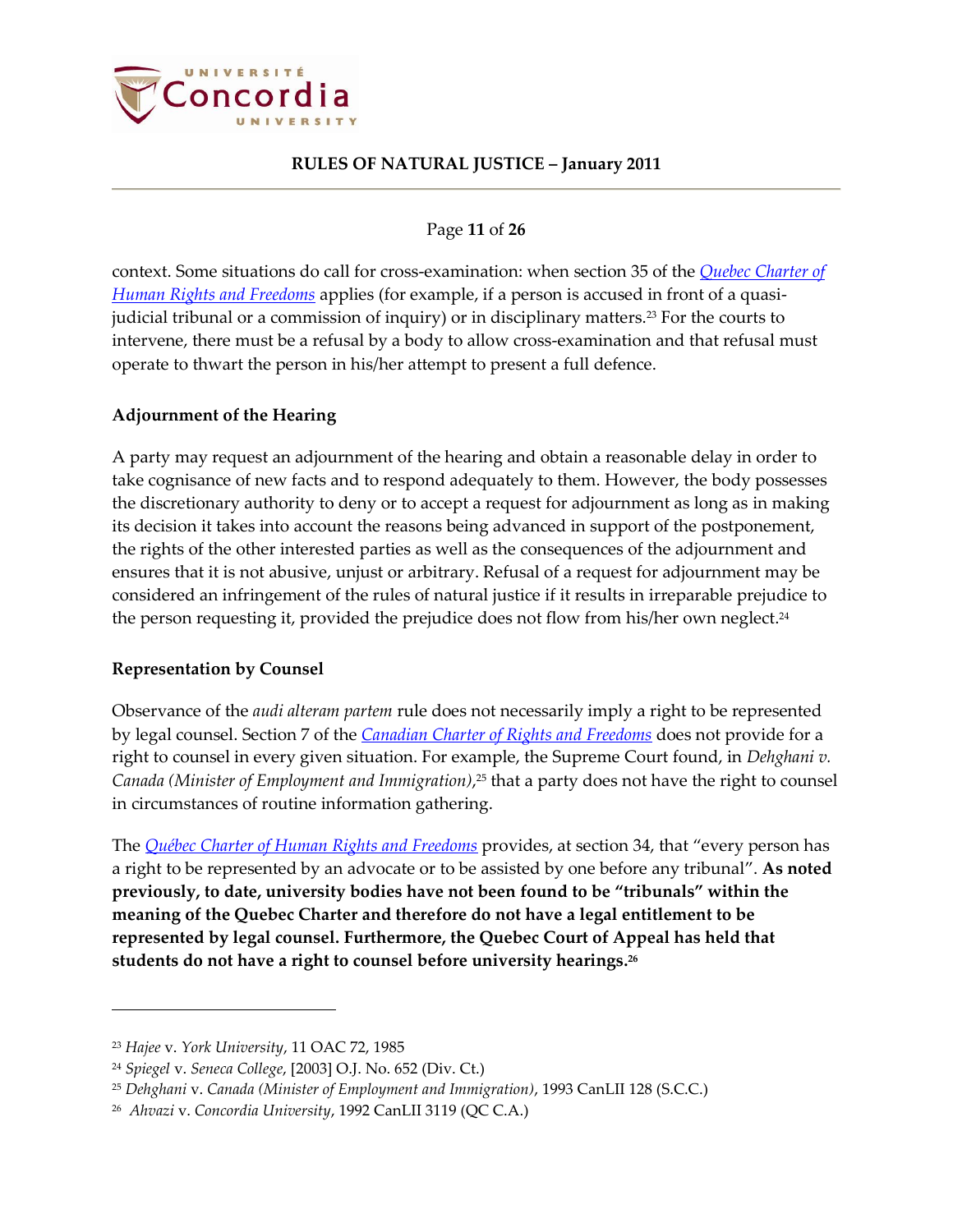

#### Page **12** of **26**

### <span id="page-11-0"></span>**Re-opening of the Inquiry or Hearing**

A body has the authority to re-open an investigation or hearing upon the request of an interested party in order to take into account new facts. A refusal to re-open an investigation may be justified by the fact that the request is purely dilatory, that a deadline must be adhered to, or that the proof would not be pertinent. Once again, an evaluation must be made as to whether the refusal of the request would lead to serious prejudice for the party making the request, assuming that he/she is not at fault. The body should at least hear the party seeking to re-open the hearing since a plain refusal to even hear what the party has to say could be deemed a denial of the principles of natural justice.

### <span id="page-11-1"></span>**The Decision**

Depending upon the case, that observance of *audi alteram partem* implies that the person affected has the right to a decision (a) handed down by persons who have heard all the evidence; (b) based substantially on the evidence submitted at the hearing; (c) setting out the reasons therefore; and (d) that is reviewable by the persons making it, should they later become aware that natural justice or fairness was not observed.

### *Decisions by persons who have heard all the evidence*

Members of the body must have heard the evidence and taken into consideration the arguments of the interested parties in order to be able to validly participate in the decision-making. In *Québec (Commission des affaires ocials)* c. *Tremblay*, *<sup>27</sup>* the Supreme Court stated as follows: "It is the quorum, and only the quorum, which has the responsibility of rendering a decision".

### *Decision based substantially on the evidence submitted at the hearing*

It is a commonly accepted principle of natural justice that the administrative body, in its decision-making process, must solely rely on the evidence submitted at the hearing. The leading case on this point is that of *Giroux* v. *Maheux*, *<sup>28</sup>* decided by the Quebec Court of Appeal.

<sup>27</sup> *Tremblay* v. *Quebec (Commission des affaires sociales)*, 1992 CanLII 1135 (S.C.C.)

<sup>28</sup> *Giroux* v. *Maheux* [1947] B.R. 163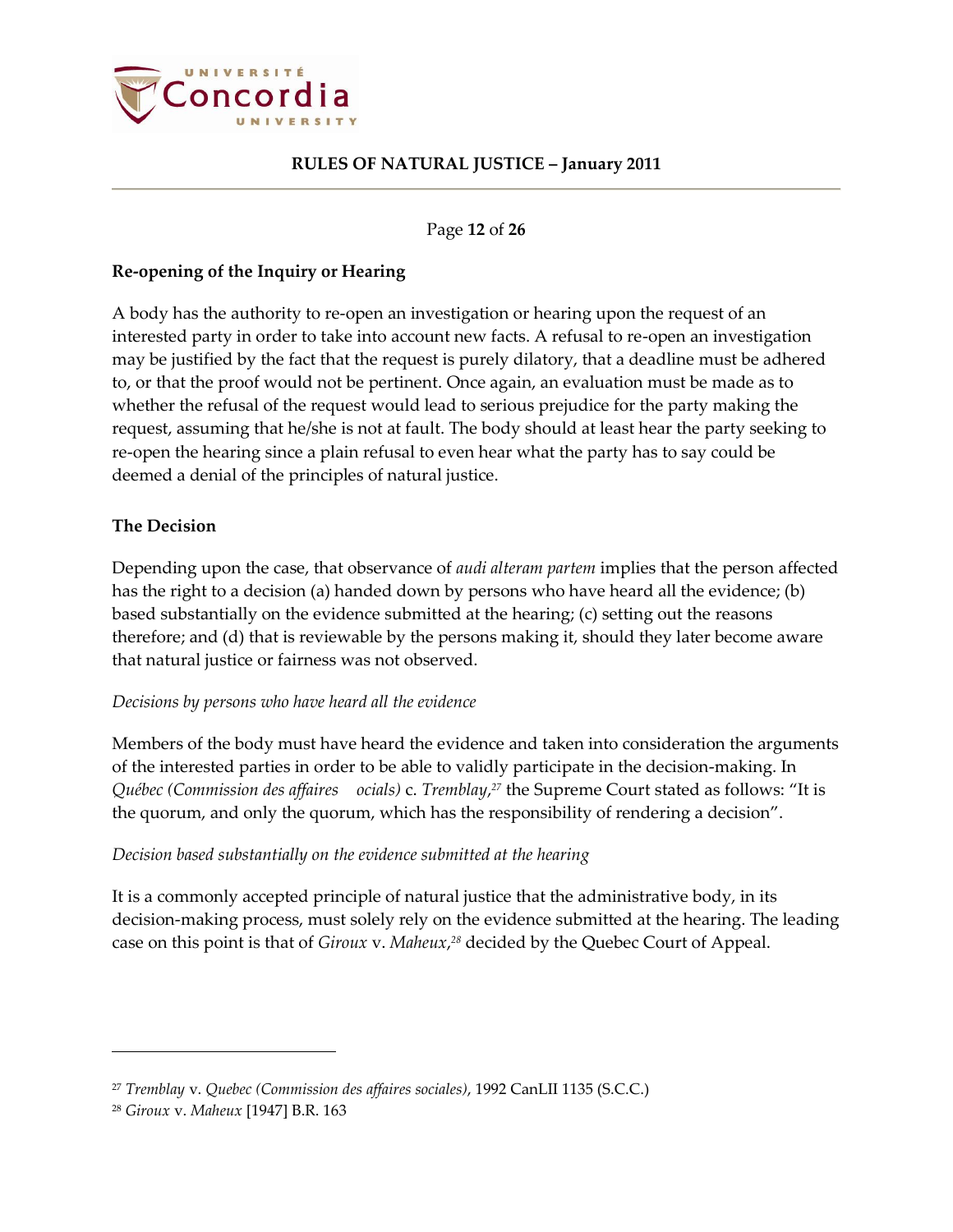

Page **13** of **26**

### *Reasons for the decision*

In the past, there did not exist any general requirement for members of administrative bodies, nor for judges, to give reasons for their decisions. This has changed since the Supreme Court rendered its judgment in the case of *Baker*. <sup>29</sup> *Baker* does not create a requirement that reasons be provided for all decisions emanating from bodies but rather holds that written reasons may be required depending on the circumstances of a given case. The more important the nature and content of a decision, the more likely that it must be reasoned in writing. Where a decision is written and reasoned, they must be sufficient to allow the reader to identify how the body reached its conclusion.

### *The right to a hearing and decision within a reasonable period of time*

Interested parties are entitled to a hearing and decision within a reasonable delay. However, what constitutes a reasonable period of time remains undefined and variable. Where a person has not waived their right to a hearing within a reasonable time by virtue of an agreement or their conduct, the following is examined to ascertain whether a delay is reasonable: the inherent time requirements of the case; the actions of the party invoking unreasonable delays that may have exacerbated said delays; the limits on institutional resources; and the total degree of the prejudice to the person invoking the delays. <sup>30</sup> Notwithstanding the foregoing, in an administrative context, the delay should be relatively short due to the underlying objective that administrative conflicts be resolved quickly. 31

### <span id="page-12-0"></span>*Nemo Judex in Causa Sua Debet Esse* **(The Rule Against Bias)**

In order to have a decision by a public officer or body set aside for bias, it is not necessary to prove without a doubt that prejudice or bias existed. The existence of circumstances likely to give rise to an **apprehension of bias** need only exist. <sup>32</sup> That being said, mere suspicion of bias will not suffice. There must be a reasonable apprehension that a body or officer did not or will not act impartially.

There are two main categories of bias: bias in law and institutional bias.

<sup>29</sup> *Baker* v. *Canada (Minister of Citizenship and Immigration)*, 1999 CanLII 699 (S.C.C.)

<sup>30</sup> *R.* v. *Morin*, [1992] 1 S.C.R. 771

<sup>31</sup> *Sumner Sports inc. (Syndic de)*, J.E. 99-1918 (C.A.)

<sup>32</sup> *Kane* v. *Board of Governors of the University of British Columbia* [1980] 1 S.C.R. 1105 at 1116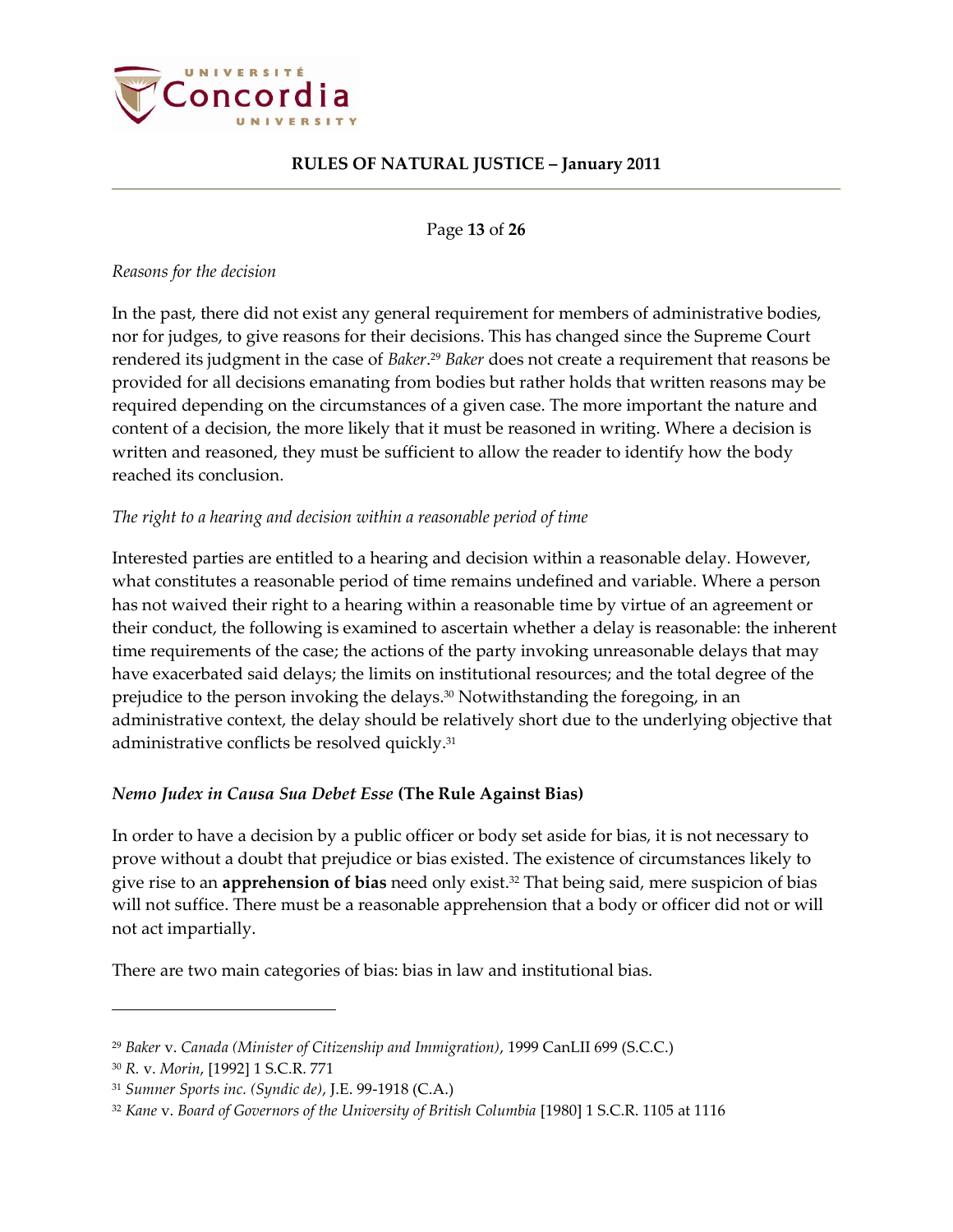

Page **14** of **26**

### <span id="page-13-0"></span>**Bias in Law**

#### *Interests and Relationships*

A reasonable apprehension of bias can be presumed where a judge or member of an administrative body has an interest in the matter he/she is called upon to decide. Most often, the interest is pecuniary but it may also arise from a personal friendship or from a family or professional relationship with the person likely to be affected by the decision. If a member of a body believes that his/her interests or relationships would lead to a reasonable apprehension of bias, he/she should declare the situation and, if necessary, step down. Nonetheless, a party's failure to raise an allegation of bias in a timely fashion where he/she is aware that bias might exist may constitute a waiver of his/her right to object at a later time.

### *Pecuniary interest*

The guiding principle set down by the courts is that direct pecuniary interest, however small, disqualifies a person from acting. This was demonstrated in *Mosakalyk-Walker* v. *Ontario College of Pharmacy*, *<sup>33</sup>* where it was held that a member of a disciplinary committee of a self-governing profession who was engaged in negotiations to purchase pharmacies owned by a person then before the committee in a matter of discipline had a direct pecuniary interest likely to raise a reasonable apprehension of bias.

### *Family relationship and personal friendship*

An interest stemming from a family relationship or a personal friendship suffices to raise a reasonable apprehension of bias. In *R.* V. *Sussex Justices*, *<sup>34</sup>* the judges were to render a decision with respect to a person summoned to appear before them for reckless driving. It was decided that the presence of the assistant clerk of the court who, as was customary, retired with the judges, could raise a reasonable apprehension of bias because the clerk's brother and associate were counsel for the victim of the accident and had, on the victim's behalf, filed for civil damages.

<sup>33</sup> *Mosakalyk-Walker* v. *Ontario College of Pharmacy* [1975] 58 D.L.R. (3d) 665 (Ont. Div. Ct.)

<sup>34</sup> *R.* v. *Sussex Justices* [1924] 1 K.B. 256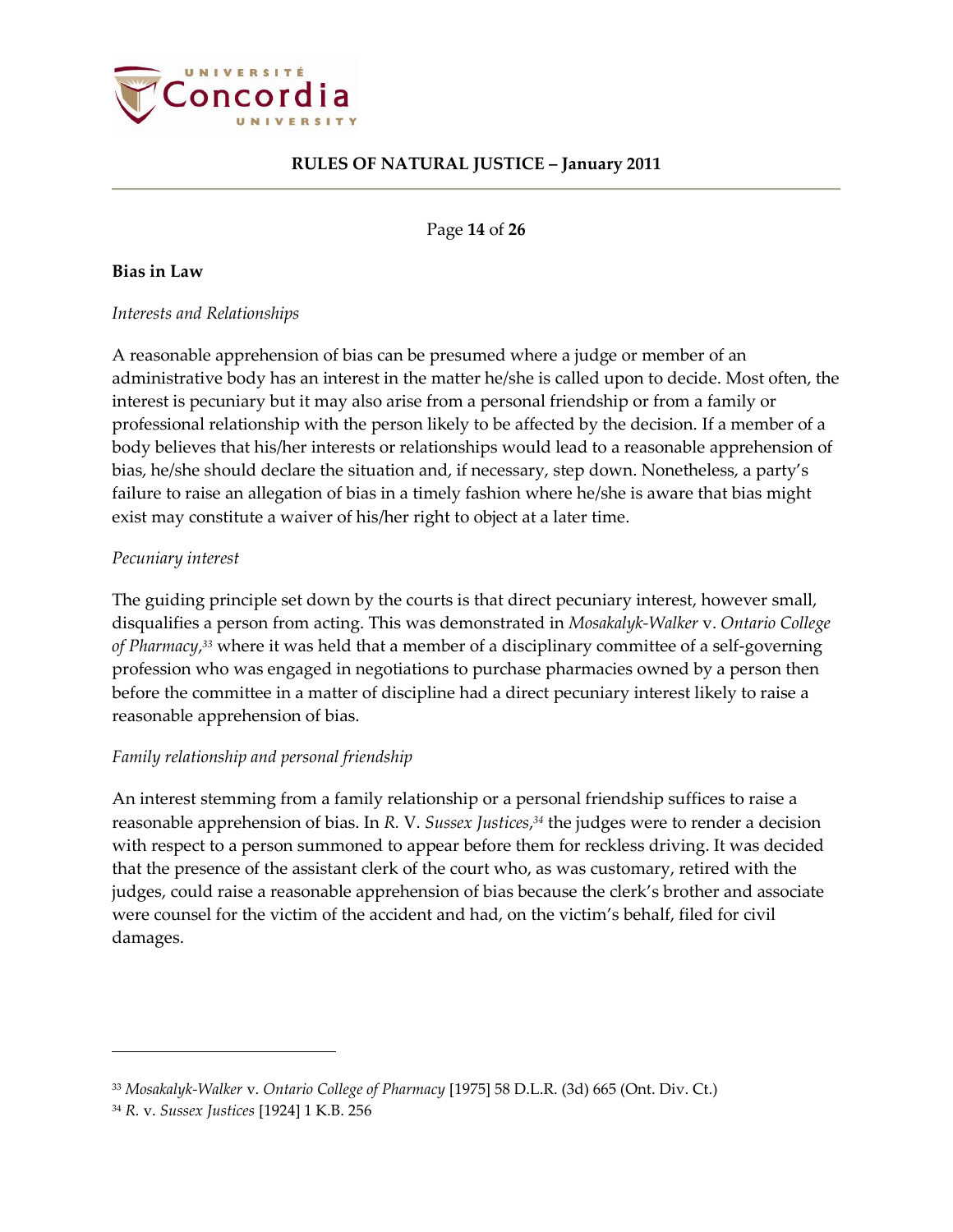

Page **15** of **26**

### *Professional relationship*

A previous professional relationship between a member of the body and a person applying to the body may, in some instances, be a cause for a reasonable apprehension of bias. 35

### *Attitudinal bias*

A member of a body may raise a reasonable apprehension of bias by the way he/she acts towards the person that his/her decision is to affect either prior to, during a hearing or at the time a decision is made. A reasonable apprehension of bias may exist even if bias is not real but only reasonably perceived.

A member of a body may familiarize himself/herself with a file prior to the hearing and form an opinion as to the subject matter but he/she may not, at that stage, express an opinion in public. In *Castonguay* v. *Boudrias*, *<sup>36</sup>* it was found unacceptable for a coroner to have held a news conference before opening his public inquiry. In *Save Richmond Farmland Society* v. *Richmond (Township)* , <sup>37</sup> the Supreme Court said: "A member of a municipal council is not disqualified by reason of his bias unless he has prejudged the matter to be decided to the extent that he is no longer capable of being persuaded."

During the hearing, animosity shown towards one of the parties or towards counsel may raise a reasonable apprehension of bias. The same holds true for hostility towards a friend or witness of one of the parties. The courts will not hesitate in sanctioning any hostile behaviour by a member of the body during a hearing. In the end, it is a question of manner. 38

As well, the courts have often found that private communications taking place during the hearing between the judge or chairperson of the administrative body and one of the parties, without the other party's knowledge, are likely to give rise to a reasonable apprehension of bias. In *Kane,* cited earlier, the Board of Governors, sitting in appeal from a decision by a university president ordering the suspension of a faculty member had, while the decision was under advisement, called in the president to answer additional questions in the absence of the professor or of his counsel. The Supreme Court of Canada held that this was improper.

<sup>35</sup> *Committee for Justice and Liberty* v. *National Energy Board* [1978] 1 S.C.R. 369

<sup>36</sup> *Castonguay* v. *Boudrias* [1984] C.S. 33

<sup>37</sup> *Save Richmond Farmland Society* v. *Richmond (Township)*, 1990 CanLII 1132 (S.C.C.) see also *Old St.* 

*Boniface Residents Assn. Inc. v. Winnipeg (City)*, [1990] 3 S.C.R.000

<sup>38</sup> *Brouillard dit Chatel* v. *R.* [1985] 1 S.C.R. 39 at 48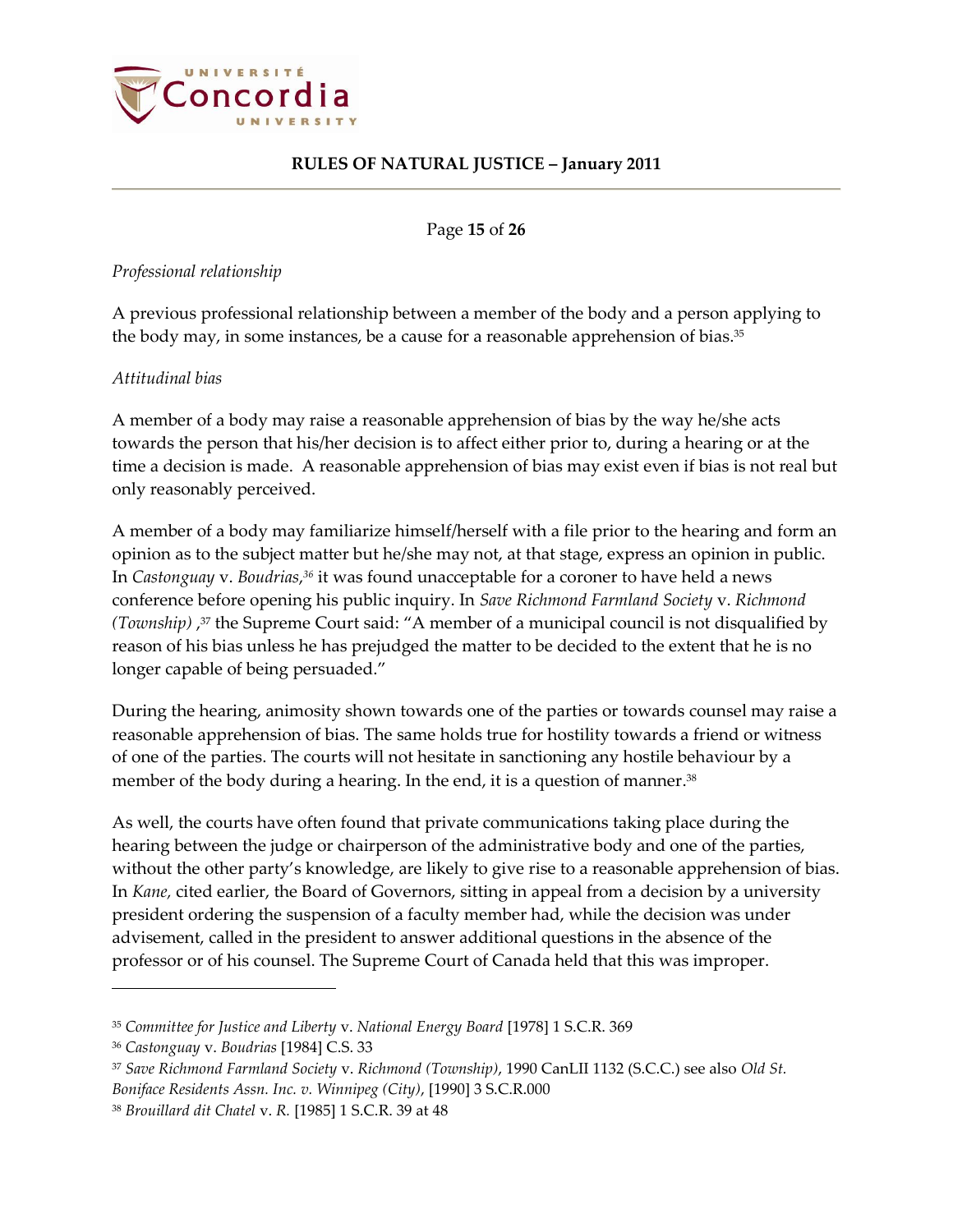

### Page **16** of **26**

Certain behaviour occurring at the time the decision is made is susceptible of leading to a suspicion of reasonable apprehension of bias. For example, a reasonable apprehension of bias has been found in the following circumstances: where the representative of a party participates in deliberations following the hearing, where the reasons for the decision are written by prosecuting counsel even though he played no part in the decision-making process, or where the record reveals an accumulation of irregularities touching upon the merits. 39

**That being said, there is little doubt that the university setting is unique. Many decisions are made in a collegial fashion and many members have relationships with one another. It would seem logical to assume that some of the more strict constraints regarding bias would be relaxed in a university setting.** 

### <span id="page-15-0"></span>**Institutional Bias**

### *Exercise of functions of a prosecutor and judge*

Unless expressly provided for by statute, any exercise by a person of the functions of both prosecutor and judge is likely to raise a reasonable apprehension of bias. Such is the case, for example, where a person sits on a body deciding on a complaint or charge that he/she brought personally or that was filed on his/her recommendation. In *Conseil de section du Barreau du Québec* v. *E* , *<sup>40</sup>* the syndic brought a complaint against a lawyer but also sat on the disciplinary board that was to dispose of it. The Court of Appeal held that it was reasonable under the circumstances to believe that the syndic had a preconceived opinion against the accused.

### *Appeal from one's own decision*

 $\overline{a}$ 

A reasonable apprehension of bias may be raised where a member of an administrative body sits in appeal of his/her own decision. In *R.* V. *Alberta Securities Commission*, *<sup>41</sup>* a person had been refused registration as a securities broker by the Chairman of the Securities Commission, who later sat as one of the members hearing the appeal from that decision. The Alberta Supreme Court quashed the order of the Securities Commission on the ground of bias.

<sup>39</sup> *Fooks* v. *Alberta Association of Architects* [1982] 21 Alta. L.R. (2d) 306(Alta. Q.B.); *Sawyer* v. *Ontario Racing Commission* [1979] 99 D.L.R. (3d) 561 (Ont. C.A.); *Bombardier, Inc.* v. *Métallurgistes Unis d'Amérique*, *Local 4588*, D.T.E. 83T-761 (Que. S.C.)

<sup>40</sup> *Conseil de section du Barreau du Québec* v. *E.* [1953] R.L. 257

<sup>41</sup> *R.* v. *Alberta Securities Commission* [1962] 36 D.L.R. (2d) 199 (Alta. S.C.)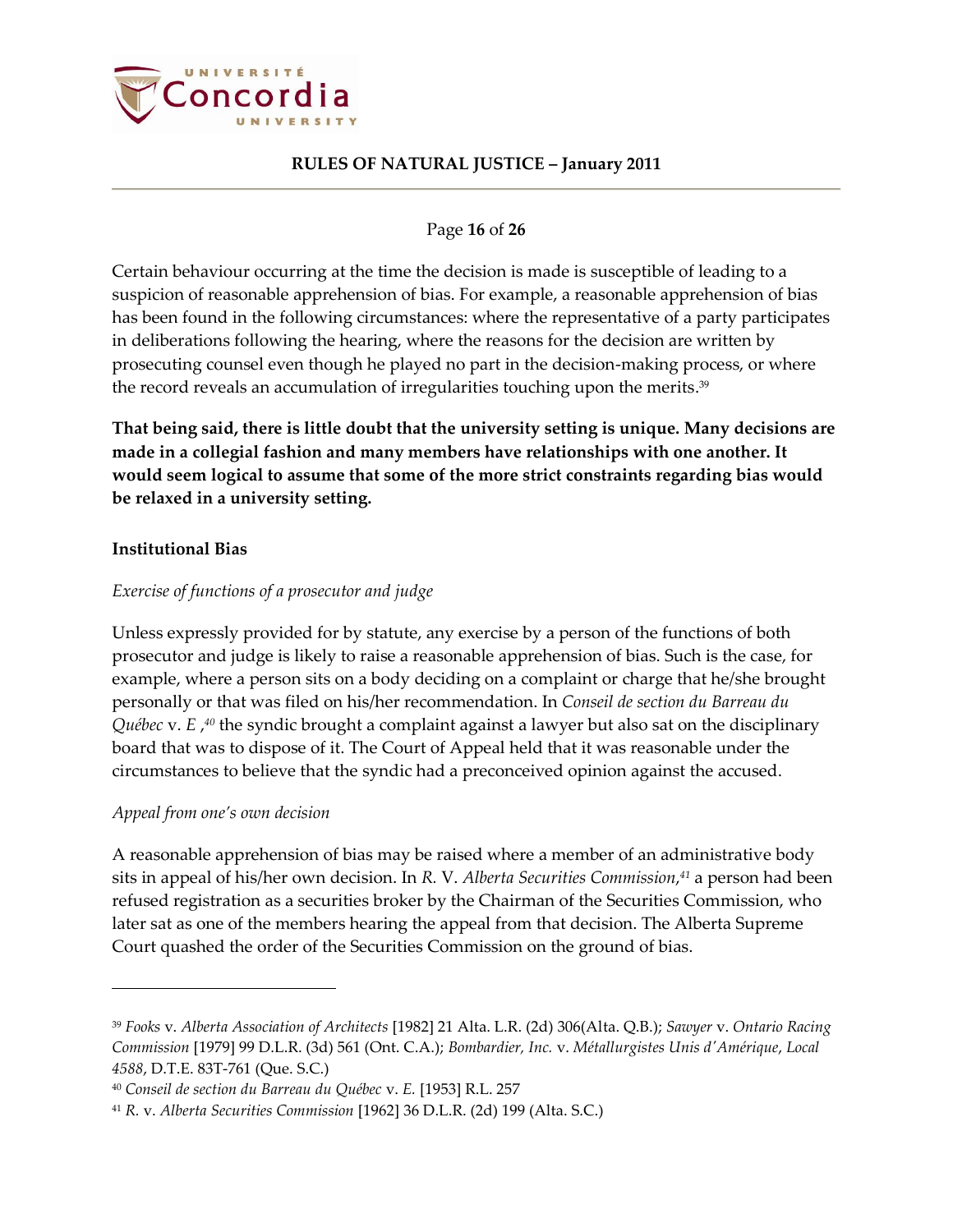

Page **17** of **26**

The Superior Court of Quebec, in *Fitzgerald* c. *Université Concordia*, <sup>42</sup> ruled that the participation of the same person in two grade reviews of the same case gave rise to an apprehension of bias.

<sup>42</sup> *Fitzgerald* v. *Université Concordia*, SOQUIJ AZ-95021452 (S.C.)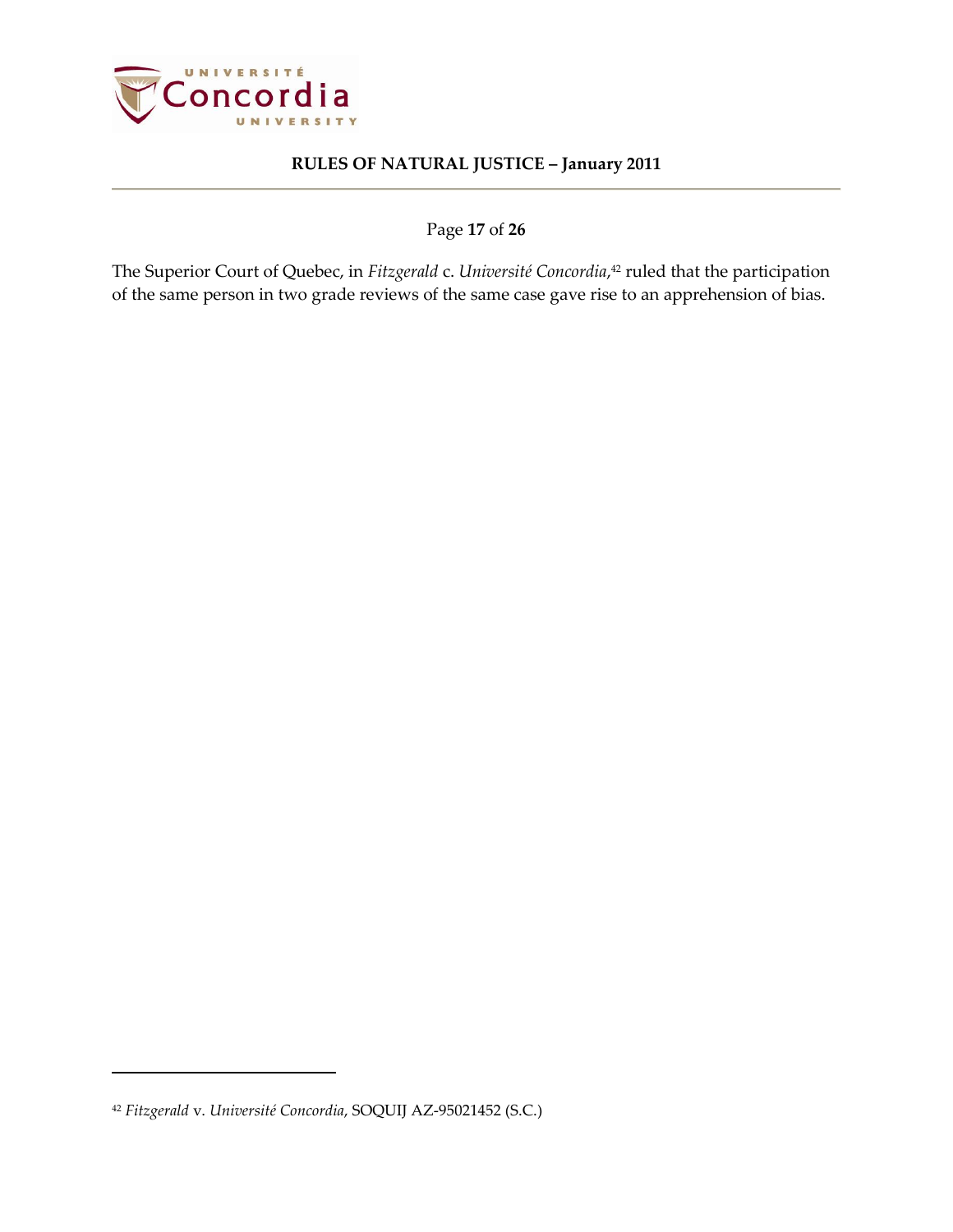

Page **18** of **26**

### <span id="page-17-0"></span>**III. THE DUTY TO ACT FAIRLY**

This duty arises from the same general principles as do the rules of natural justice. Its existence, scope and extent will depend on the factors as mentioned above: the nature of the decision to be made; the relationship between the body and the individual; the effects of that decision on the individual's rights; the legitimate expectations of the person challenging the decision and finally, a judge would also take into account and respect the choices of procedure made by the body itself. In general, a decision of a preliminary nature will not be subject to the duty to act fairly whereas a final decision may be subject to it. Finally, a decision must be significant and have an impact on an individual in order for the duty to act fairly to arise.

The application of the duty to act fairly is flexible and its content will vary according to the circumstances of each case. It has been described as the observance of the rudiments of natural justice for a limited purpose in the exercise of functions that are not analytically judicial but rather administrative. It has been suggested that the proper approach is to see the content of natural justice as gradually but perceptibly diminishing the nearer one approaches the administrative end of the decision-making spectrum. Leading cases in this area include: *Re Nicholson and Board of Commissioners of Police*; *43Knight*<sup>44</sup> and *Baker.* 45

The first case dealt with the arbitrary dismissal, without a hearing of any kind, of a probationary police officer. The Ontario police regulations only required a hearing in the case of the discharge of a constable who had served eighteen months or more. Chief Justice Laskin of the Supreme Court contrasted "the rules of natural justice in their traditional sense of notice and hearing with an opportunity to make representations and with reviewability of the decision" with "the less onerous duty of acting fairly". This less onerous duty does not require, in the interest of administrative efficiency and economy, a plurality of hearings or representations and counter-representations. Its minimal requirement, as described by the Court, is for the administrative body to communicate the grounds on which it is about to act upon and to allow the affected party to make its observations prior to the final decision.

The second case also dealt with dismissal. Knight had an employment contract with the Board which stipulated that it could be terminated with a three-month notice in writing or by resolution of the Board provided that the employee (Knight) shall be entitled to a fair hearing

<sup>43</sup> *Re Nicholson and Board of Commissioners of Police* [1978] 88 D.L.R. (3d) 671 (S.C.C.).

<sup>44</sup> *Knight* v. *Indian Head School Division No. 19*, 1990 CanLII 138 (S.C.C.)

<sup>45</sup> *Baker* v. *Canada (Minister of Citizenship and Immigration)*, 1999 CanLII 699 (S.C.C.)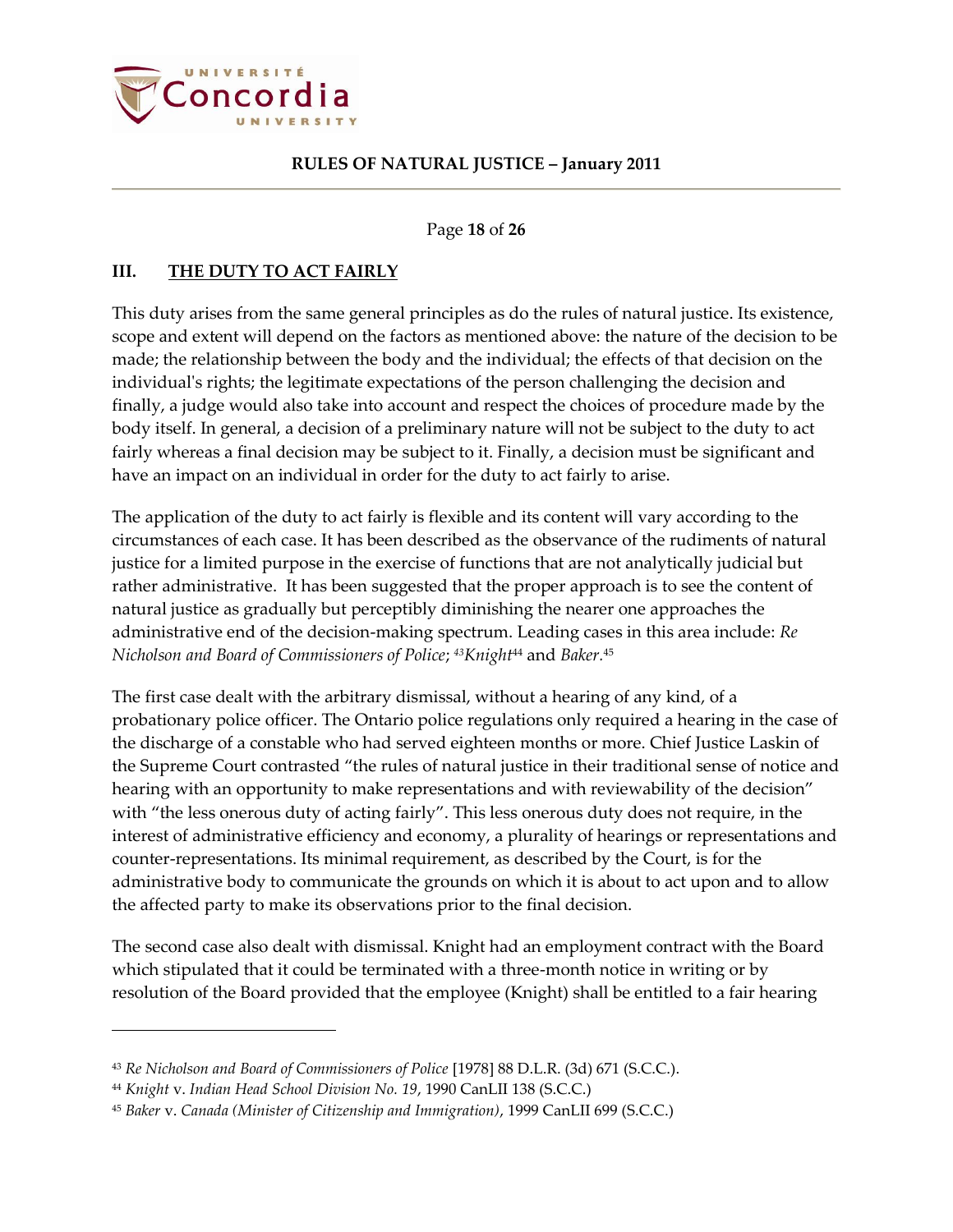

### Page **19** of **26**

and investigation pursuant to the relevant legislation. The employment was terminated by a resolution but Knight was not given a fair hearing. The Court ruled that Knight was entitled to a fair hearing and set out the first three criteria described above as to how the duty to be fair may apply to certain administrative decisions: "The existence of a general duty of fairness depends on: (i) the nature of the decision to be made by the administrative body; (ii) the relationship existing between that body and the individual; and (iii) the effect of that decision on the individual's rights."

*Baker* sums up and completes a vast chapter in administrative law spanning over twenty years. It completes the ruling in *Knight* by adding two more criteria to the ones that already existed. In Baker, the Supreme Court held as follows:

- "One important consideration is the nature of the decision being made and the process followed in making it. […] The more the process provided for, the function of the tribunal, the nature of the decision-making body, and the determinations that must be made to reach a decision resemble judicial decision making, the more likely it is that procedural protections closer to the trial model will be required by the duty of fairness."
- "A second factor is the nature of the statutory scheme and the "terms of the statute pursuant to which the body operates": […] The role of the particular decision within the statutory scheme and other surrounding indications in the statute helps determine the content of the duty of fairness owed when a particular administrative decision is made. Greater procedural protections, for example, will be required when no appeal procedure is provided within the statute, or when the decision is determinative of the issue and further requests cannot be submitted."
- "A third factor in determining the nature and extent of the duty of fairness owed is the importance of the decision to the individual or individuals affected. The more important the decision is to the lives of those affected and the greater its impact on that person or those persons, the more stringent the procedural protections that will be mandated."
- "Fourth, the legitimate expectations of the person challenging the decision may also determine what procedures the duty of fairness requires in given circumstances. Our Court has held that, in Canada, this doctrine is part of the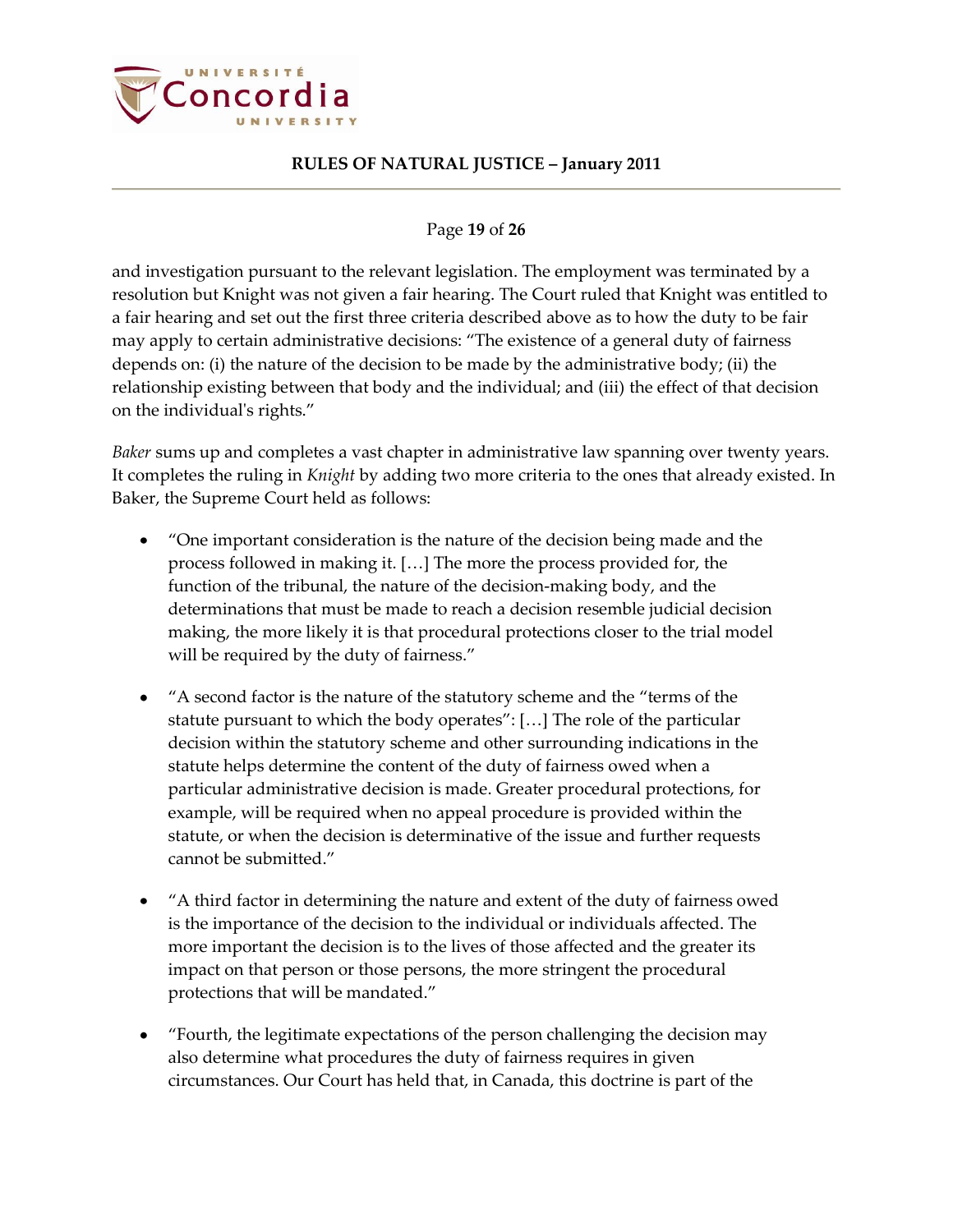

Page **20** of **26**

doctrine of fairness or natural justice, and that it does not create substantive rights."

"Fifth, the analysis of what procedures the duty of fairness requires should also take into account and respect the choices of procedure made by the agency itself, particularly when the statute leaves to the decision-maker the ability to choose its own procedures, or when the agency has an expertise in determining what procedures are appropriate in the circumstances."

**In general, a decision of a preliminary nature will not be subject to the duty to act fairly whereas a final decision may be subject to it**. These types of decisions can be seen as being closer to the policy-oriented, traditionally administrative decisions and may be informal, with "paper hearings" and no more than the gist of the relevant information being made available to the affected individual. This point of view was endorsed in a decision of the Supreme Court of Canada, *Martineau* v. *Matsqui Institution Inmate Disciplinary Board* (No. 2) , <sup>46</sup> where Dickson J. wrote the following:

"A function that approaches the judicial end of the spectrum will entail substantial procedural safeguards. Between the judicial decisions and those which are discretionary and policy-oriented will be found a myriad of decision-making processes with a flexible gradation of procedural fairness through the administrative spectrum."

In addition to the foregoing, the courts have ruled that following constitute some of the general components of the duty to act fairly:

- Courts have held that the duty to act fairly requires that a person accused of having committed an act be informed of the accusation and the facts surrounding the accusation in a manner that allows them to respond. 47
- $\bullet$ The disclosure of evidence is not required to be exhaustive at the preliminary stage. However, where a decision is made based on evidence of which the party concerned has not been informed, a breach of the duty to act fairly has necessarily occurred. 48

<sup>46</sup> *Martineau* v. *Matsqui Institution Inmate Disciplinary Board* (No. 2), [1979] 13 C.R. 1

<sup>47</sup> *Université du Québec à Trois-Rivières* et *Syndicat des professeurs de l'Université du Québec à Trois Rivières*, D.T.E. 2001T-184 (T.A.); *Université Laval* c. *Syndicat des chargées et chargés de cours de l'Université Laval (C.S.N.)*, D.T.E. 99T-924 (T.A.)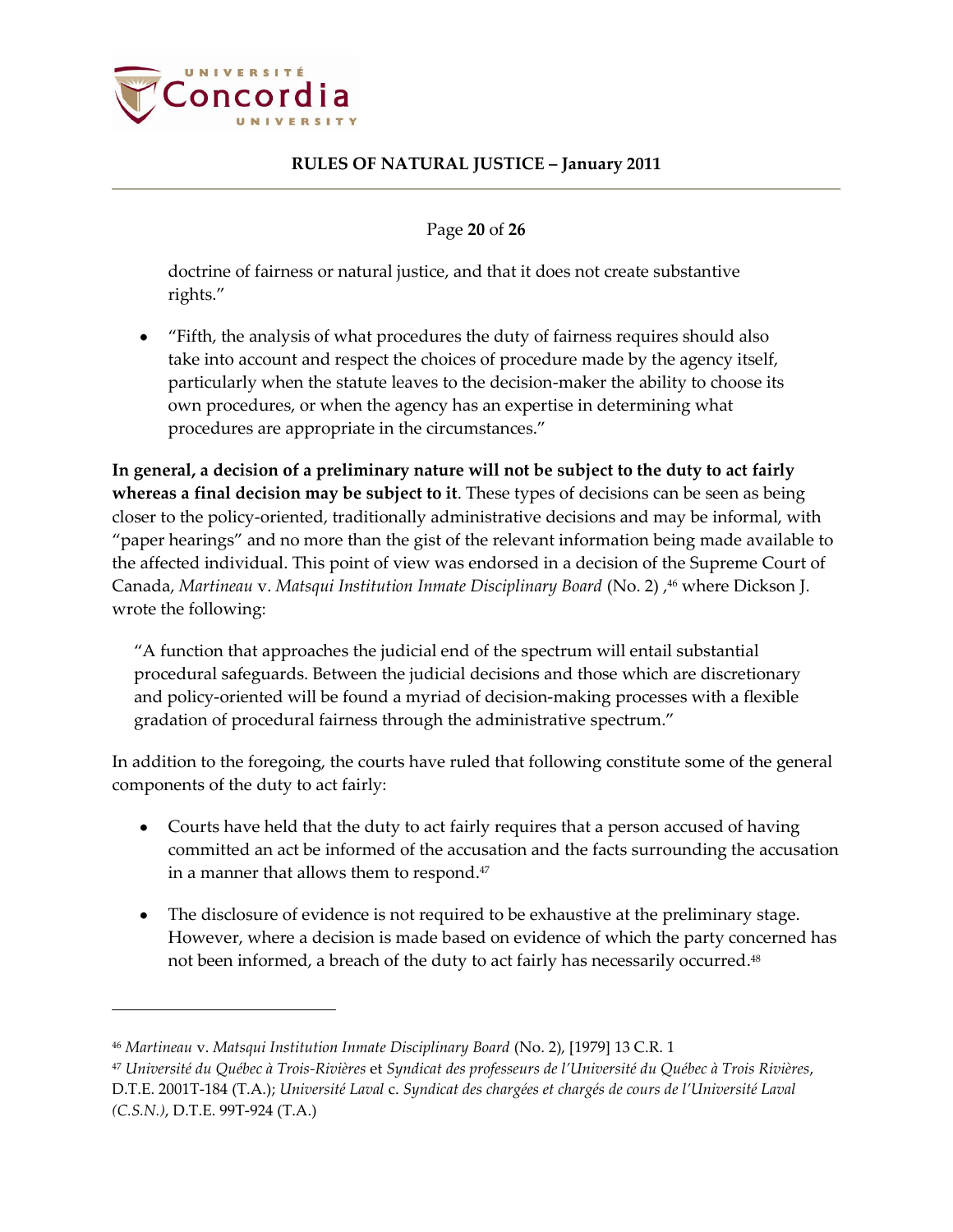

### Page **21** of **26**

- Exceptionally, where important questions of credibility are raised, the simple opportunity of a party to present written representations may be insufficient and an oral hearing may be required. 49
- Despite the foregoing, the duty to act fairly does not require a body to hear oral testimony or allow for the cross-examination of witnesses. 50
- The duty to act fairly does not entitle the parties to representation by counsel. 51
- If the decision of the body is likely to have an important effect on a party, the body may be required to provide written reasons for its decision as well as mention the nature of issues raised, <sup>52</sup> and the internal recourses that are available to contest the body's decision.<sup>53</sup>
- An individual cannot claim that there is a reasonable apprehension of bias solely based on the fact that the body in question sanctioned him in the past.<sup>54</sup>

In the final analysis, the question to be answered is: Did the tribunal or body, on the facts of the particular case, act fairly towards the person claiming to be aggrieved and did it follow fairly its own rules of procedure?

<sup>48</sup> *Association des ingénieurs-professeurs de sciences appliqués de l'Université de Sherbrooke (AIPSA)* et *Université de Sherbrooke*, D.T.E. 2007T-132; *Khan* v. *Ottawa (University of)*, 1997 CanLII 941 (ON C.A.) ; *Kane* v. *Board of Governors of the University of British Columbia* [1980] 1 S.C.R. 1105

<sup>49</sup> *Khan* v. *Ottawa (University of)*, 1997 CanLII 941 (ON C.A.)

<sup>50</sup> *Knight* v. *Indian Head School Division No. 19*, 1990 CanLII 138 (S.C.C.); *Komo Construction* c. *Québec (Commission des relations de travail)*, [1968] R.C.S. 172; *Baker* v. *Canada (Minister of Citizenship and* 

*Immigration)*, 1999 CanLII 699 (S.C.C.); *Université Laval* c. *Syndicat des chargées et chargés de cours de* 

*l'Université Laval (C.S.N.)*, D.T.E. 99T-924 (C.A.); *Marouf* c. *Université Concordia*, 2006 QCCS 3082; *Nguyen* c. *Université de Sherbrooke*, J.E. 2002-86 (C.A.); *Irvine* v. *Canada (Restrictive Trade Practices Commission)*, [1987] 1 S.C.R. 181

<sup>51</sup> *Ahvazi* c. *Concordia University*, 1992 CanLII 3119 (QC C.A.); *Re Polten and Governing Council of the University of Toronto*, 59 D.L.R. (3D 197)

<sup>52</sup> *Dupont c. Université du Québec à Trois-Rivières*, J.E. 2008-2261 (C.A.) ; *Université de Montréal* c. *Charles*, J.E. 92-1256 (C.A.); *Knight* v. *Indian head school division no. 19*, 1990 CanLII 138 (S.C.C.); *Baker* v. *Canada (Minister of Citizenship and Immigration)*, 1999 CanLII 699 (S.C.C.)

<sup>53</sup> *Hazanavicius* c. *McGill University*, J.E. 2008-1145 (C.S.)

<sup>54</sup> *Marouf* c. *Université Concordia*, 2006 QCCS 3082; *Kadi* c. *Université de Sherbrooke*, 2008 QCCS 6750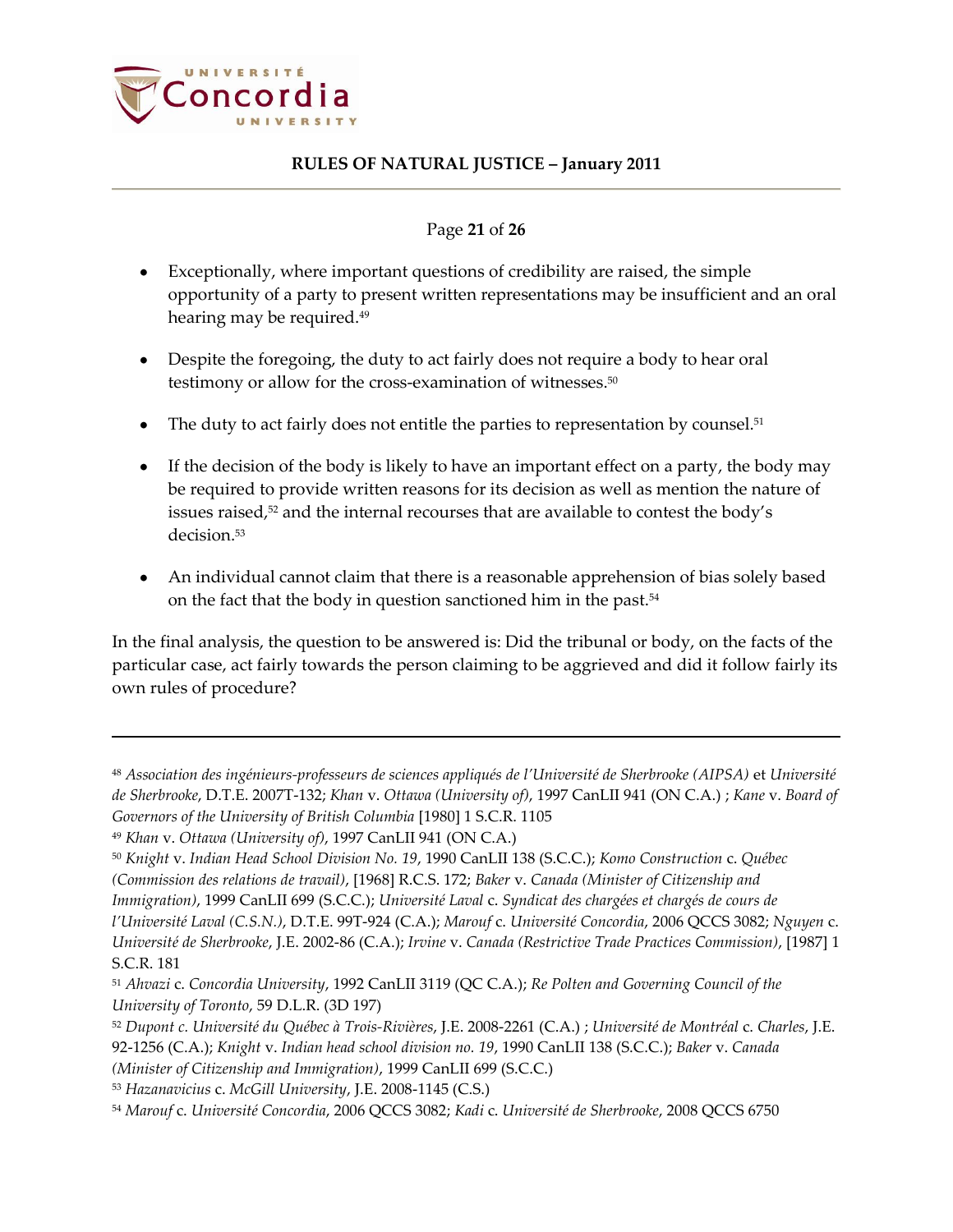

Page **22** of **26**

**The implied procedural content of the duty to act fairly at each level will, of course, be affected by the more or less detailed University regulations already in existence for the various bodies. In some situations, not only are notices to the parties and hearings with the opportunities to make representations provided for, but the right to bring witnesses and to be present when the other parties or their witnesses are heard are required as well. At the very least, each Concordia decision-making process provides for a review or an appeal with a hearing at that stage.**

### <span id="page-21-0"></span>IV. ADMINISTRATIVE LAW RECOURSES

A number of recourses are available to interested persons to seek redress for breaches of the rules of procedural fairness.

#### <span id="page-21-1"></span>*Mandamus*

 $\overline{a}$ 

A *mandamus* order may be issued by a Superior Court and is "an order demanding a person to perform a duty or an act which is not of a purely private nature". <sup>55</sup> It may be issued if a court considers that an official of a corporation or of a public body omits, refuses or neglects to accomplish either an act which he or she is by law bound to perform or to exercise a duty expressly or explicitly imposed by law. Orders of *mandamus* have been issued in the university context (*Edosa* v. *Concordia University,* C.S. Montréal no. 500-05-027-950-789, December 1979; *Mélanson* v. *Université de Montréal*, J.E. 82-453 (C.S.); *Kamena* v. *École Polytechnique de Montréal*, J.E. 84-838 (C.S.); *Fitzgerald* c. *Université Concordia*, J.E. 95-1090 (C.S.).

Three motions in mandamus to force a university to recognize equivalencies from other  $\bullet$ universities have been rejected. <sup>56</sup> There was a procedure for equivalencies but the students did not qualify. The Superior Court considered that it is the university's discretion to elaborate such rules and its obligation is limited to respecting them.

<sup>55</sup> Article 844 Code of Civil Procedure of Quebec.

<sup>56</sup> *Sampaio* v. *Université du Québec* SOQUIJ AZ-95021042 (S.C.); *Friesen* c. *Université du Québec* SOQUIJ AZ-95021741 (S.C.); *Roger* c. *Université du Québec* SOQUIJ AZ-95021735 (S.C.)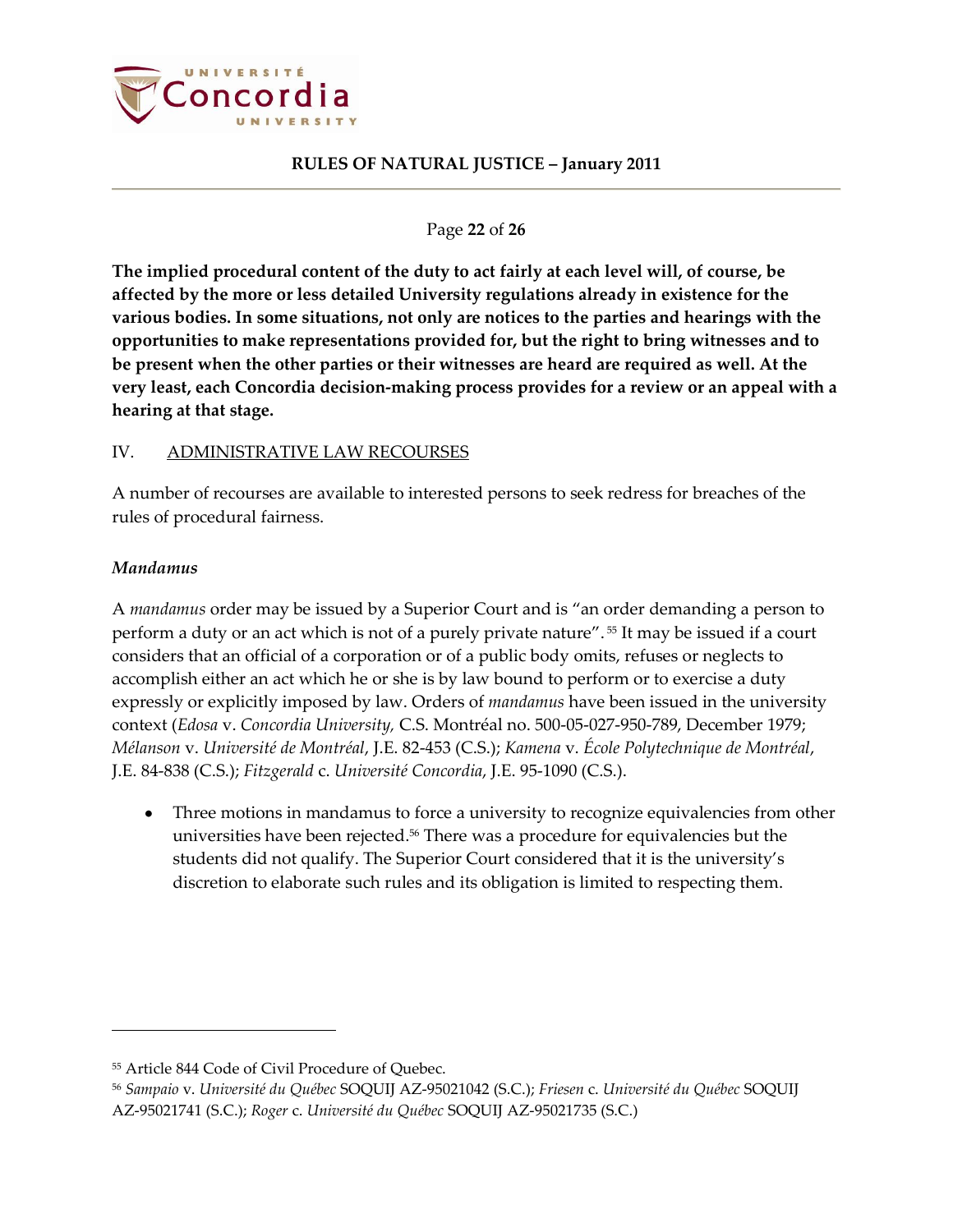

### Page **23** of **26**

- $\bullet$ A motion in *mandamus* was granted to reintegrate a professor who had lost the position of "directeur de module" since his dismissal had not been done according to the prescribed procedure. <sup>57</sup>
- A motion in *mandamus* was granted ordering that a new jury be selected to evaluate a student's doctoral thesis due to bias within the review jury. The student then obtained his Ph.D. and subsequently sued the university for damages. The Court of Appeal dismissed his claim for damages on the ground that granting a motion in *mandamus* for bias does not mean necessarily that the administration should be held responsible for damages sustained by the student. 58

### <span id="page-22-0"></span>*Quo Warranto*

The aim of this recourse is the removal of a person occupying or exercising an office illegally in any corporation or non-incorporated association.<sup>59</sup> In *Deguise* v. *Lesage* [1945] C.S. 40, an order of *quo warranto* was issued against the Dean of a Faculty in a Quebec university.

### <span id="page-22-1"></span>**Judicial Review**

This recourse flows from the exercise by the Superior Court of its superintending and reforming power. The Superior Court may annul a decision rendered by a tribunal subject to its power or prevent the tribunal from rendering a decision. The Superior Court has determined that a university committee is a tribunal subject to its superintending and reforming power. In one case where judicial review from a decision of a university committee occurred, the Superior Court refused to overturn a decision of Concordia's Executive Committee to suspend a student for having assaulted the Vice-Rector.<sup>60</sup> The Court found that Concordia had properly applied its Policy on the Treatment of Student Disciplinary Matters in Exceptional Cases in that the student was given proper notice of the allegations against him and had the opportunity to present his version of events. The Court also found that the rules of procedural fairness did not require that the student be given the opportunity to cross-examine witnesses and the Court refused to overturn the decision of the Executive Committee.

<sup>57</sup> *Salazar* v. *Université du Québec à Hull*, SOQUIJ AZ- 93021730 (S.C.)

<sup>58</sup> *Aubin* v. *Université de Montréal*, SOQUIJ AZ-91021148 (S.C.); *Aubin* v. *Université de Montréal*, SOQUIJ

AZ-97021312 (S.C.); *Aubin* v. *Université de Montréal*, SOQUIJ AZ-50076187 (C.A.)

<sup>59</sup> Article 838 CCP.

<sup>60</sup> *Marouf* v. *Université Concordia*, SOQUIJ AZ-50377139 (S.C.)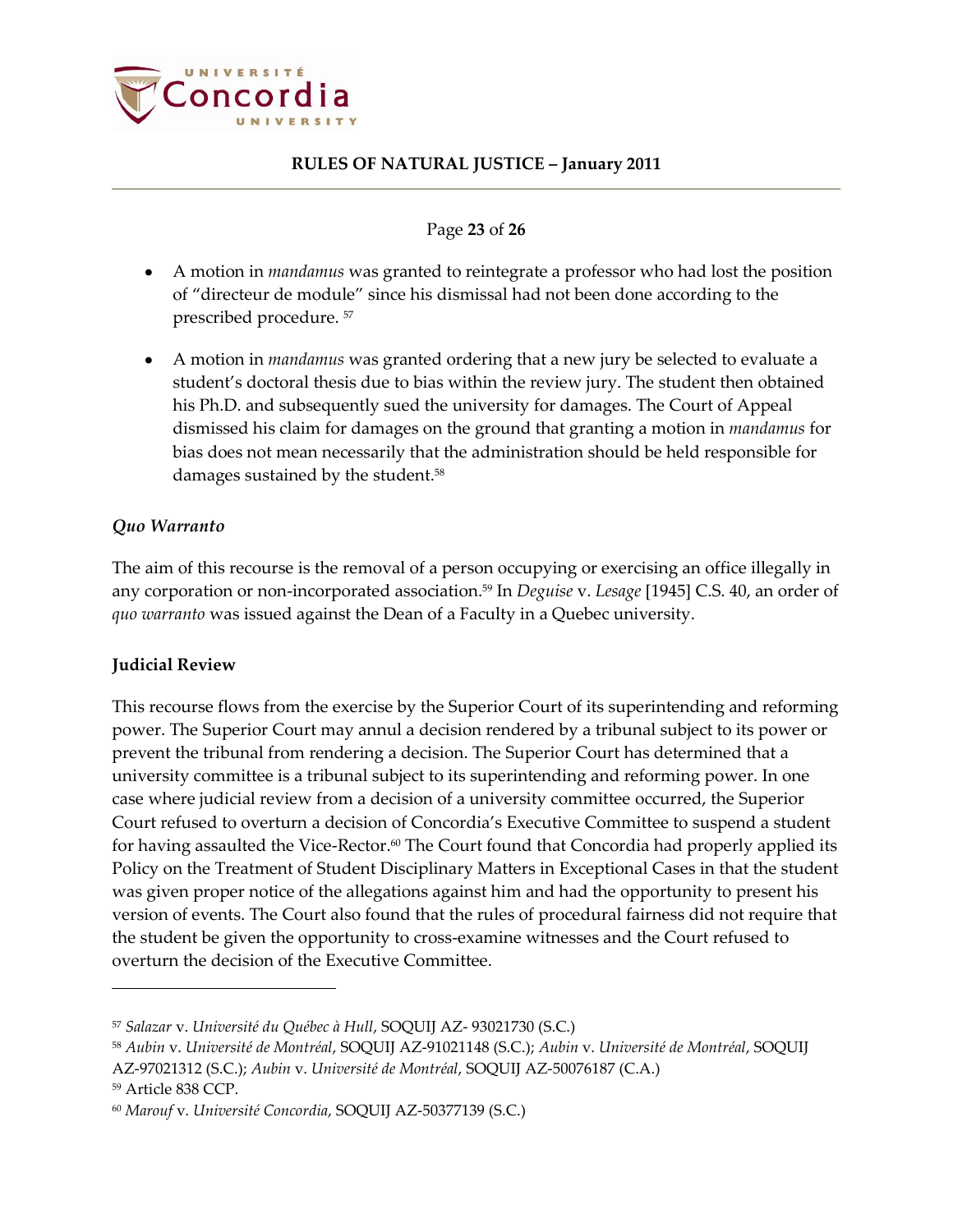

Page **24** of **26**

### <span id="page-23-0"></span>**Action in nullity**

 $\overline{a}$ 

This action, which flows from the exercise of the superintending and reforming power of the Superior Court, can be used against any Quebec corporation to annul a decision. In making its determination, the court will intervene only if it considers that a decision constitutes an abuse of right, denial of justice, fraud or bad faith. Whether a decision is quasi-judicial, administrative or regulatory is irrelevant in considering an action in nullity.

In *Côté* v. *Université du Québec à Hull*, <sup>61</sup> three students were accused of plagiarism and were suspended from the university for one semester. One admitted that only her part of the common project contained plagiarized material and claimed sole responsibility for said plagiarism. The university did not take that admission into account and sanctioned members of the group equally and thereby did not respect its own regulation. The decision to suspend the other two students was therefore annulled by the court.

In *Fitzgerald* v. *Université Concordia,* the University had not respected its regulation concerning marks and grade review. The Superior Court declared the whole process null and forced the University to take into account the fact that the plaintiff passed an examination, thereby giving him the required GPA to obtain the degree. It is interesting to point out that the Court did not directly compel the University to grant the degree to the student but it held that in light of its decision, the University would more than likely have to grant the degree.

In *Syndicat des professeurs et des professeures de l'Université du Québec à Trois-Rivières* v. *Université du Québec*, <sup>62</sup> the court refused to annul a decision appointing the Rector of the University. The complainant had argued that the University had not respected its regulation by consulting more than the required number of people on the appointment. The court found that the regulation had been respected because it set out the minimum number of people that needed to be consulted, rather than a maximum.

In *Nguyen* v. *Université de Sherbrooke,*<sup>63</sup> the court refused to intervene in a decision of the University expelling a student, due to behavioral problems, in his final year of medical school. The Court of Appeal found that the University's internal regulation for expelling students was

<sup>61</sup> *Côté* v. *Université du Québec à Hull*, SOQUIJ AZ-98021175 (S.C.)

<sup>62</sup> *Syndicat des professeurs et des professeures de l'Université du Québec à Trois-Rivières* v. *Université du Québec*, SOQUIJ AZ-50108380 (C.A.)

<sup>63</sup> *Nguyen* v. *Université de Sherbrooke*, SOQUIJ AZ-50108320 (C.A.)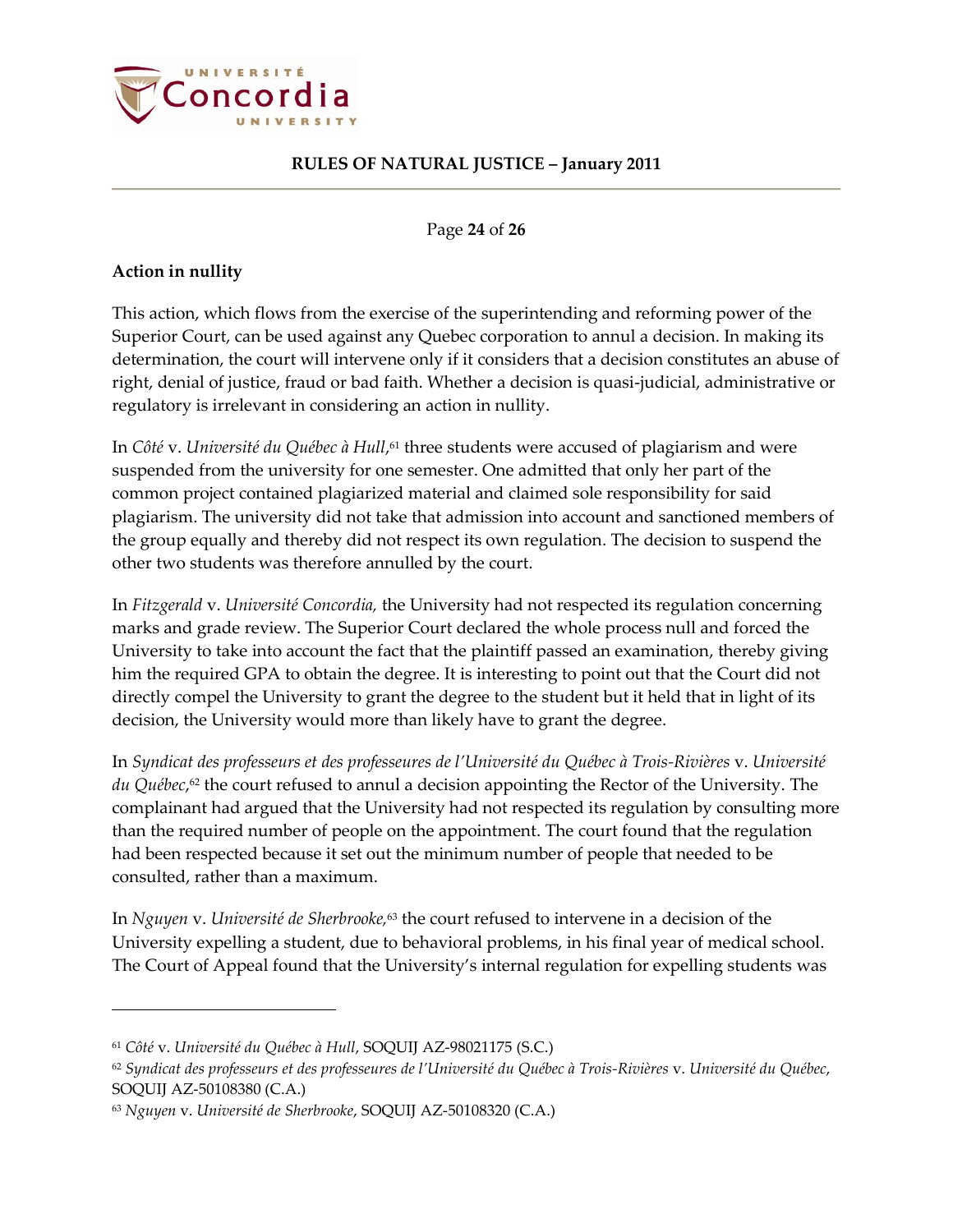

Page **25** of **26**

followed and that courts should only intervene when there is a breach of established procedures. The Court also ruled that administrative procedures can be different than judicial processes.

In *Bisaillon* v. *Université Concordia*, <sup>64</sup> the complainant sought to annul a decision of the University not to appoint him to a particular body of the University. The Superior Court refused to intervene on grounds that the complainant was not entitled to sit on the body of the University.

# <span id="page-24-0"></span>**V. CANADIAN AND QUEBEC CHARTERS OF RIGHTS AND FREEDOMS**

To date, the Supreme Court of Canada has refused to qualify universities as being governmental actors or agencies, and therefore the *[Canadian Charter of Rights and Freedoms](http://laws.justice.gc.ca/en/charter/1.html)* has been held to not apply to universities. 65

While the *[Québec Charter of Human Rights and Freedoms](http://www2.publicationsduquebec.gouv.qc.ca/dynamicSearch/telecharge.php?type=2&file=/C_12/C12_A.html)* does apply to universities, it must be noted that the Québec Court of Appeal decided that the Senate Appeal Committee on Academic Misconduct of Concordia University was not a quasi-judicial tribunal and therefore that the right to counsel outlined in the Québec Charter did not apply. 66

<sup>64</sup> *Bisaillon* v. *Université Concordia*, SOQUIJ AZIMUT AZ-99021983 (S.C.)

<sup>65</sup> *McKinney* v. *Board of Governors of Guelph University* [1990] 3 S.C.R. 229

<sup>66</sup> *Ahvazi* v. *Concordia University*, J.E. 92-760